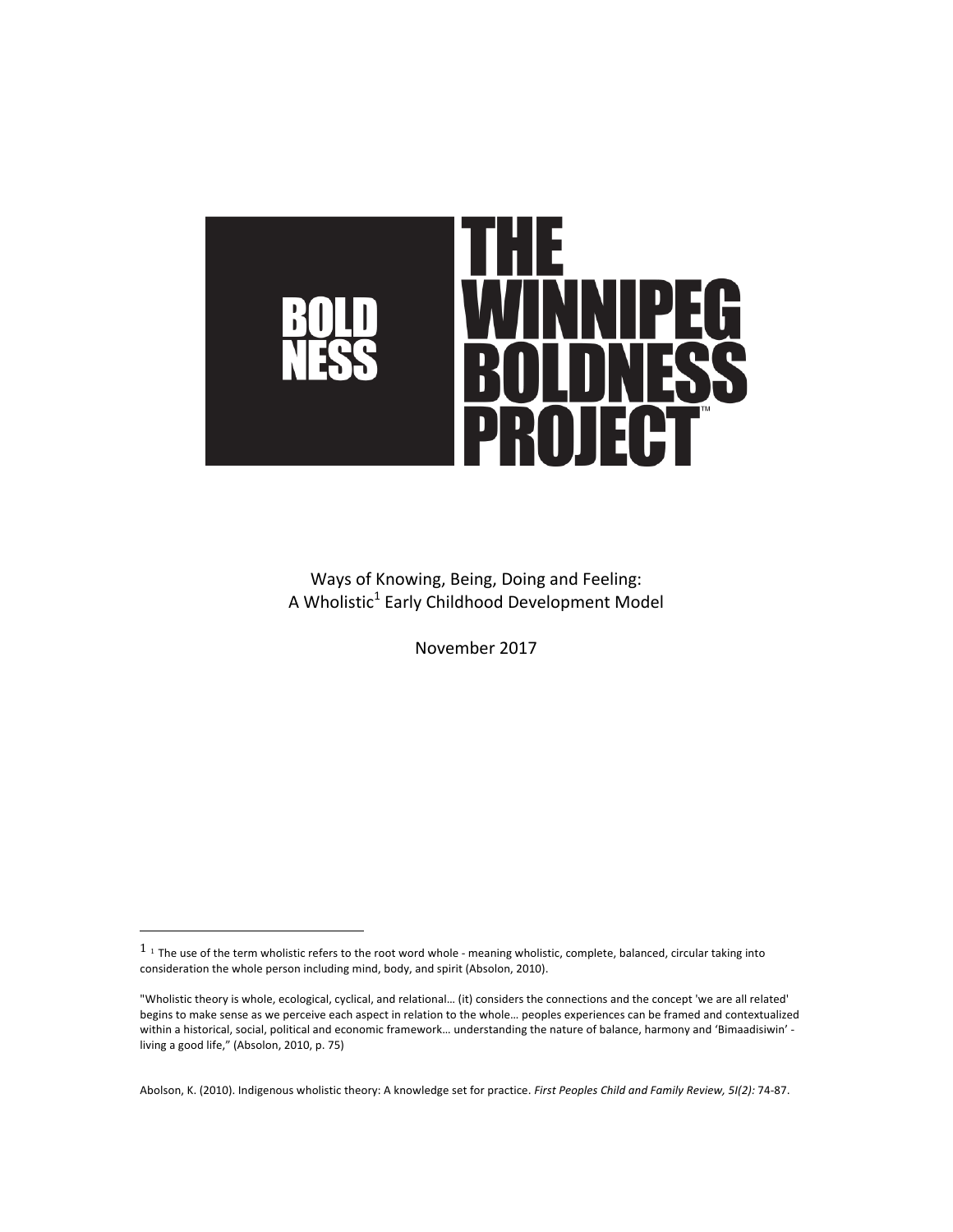| 3. TRUTH AND RECONCILIATION & UNITED NATIONS DECLARATION ON THE RIGHTS |  |
|------------------------------------------------------------------------|--|
|                                                                        |  |
|                                                                        |  |
| 3.2 UNITED NATIONS DECLARATION ON THE RIGHTS OF INDIGENOUS PEOPLES  19 |  |
|                                                                        |  |
|                                                                        |  |
|                                                                        |  |
|                                                                        |  |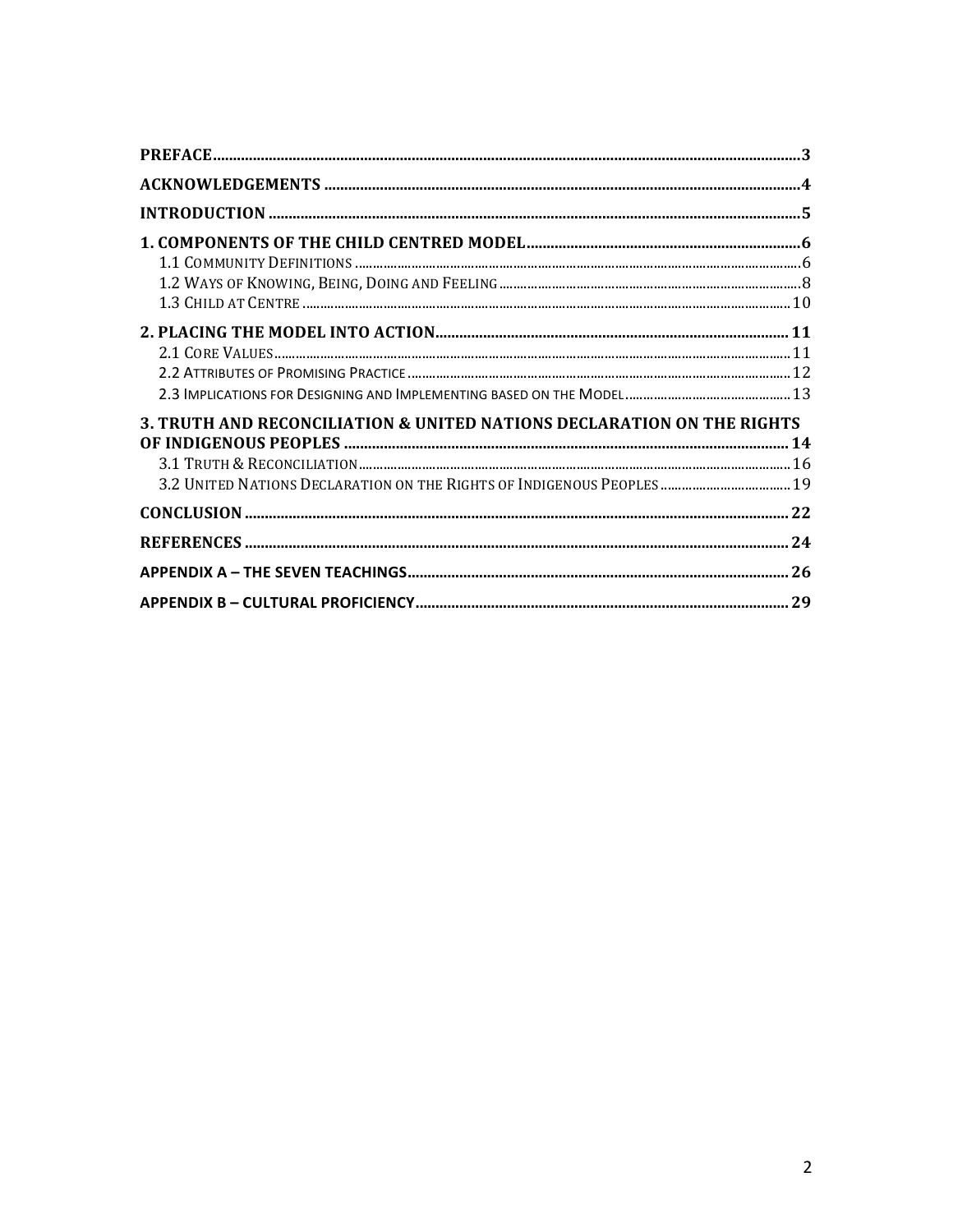# **Preface**

The Winnipeg Boldness Project is a research and development project that uses the tools of social innovation to develop, test and scale prototypes in the service of a bold goal: 

*Children and families in Point Douglas will experience dramatically improved* wellbeing in all aspects of self: physical, emotional, mental and spiritual being.

At the Centre of The Winnipeg Boldness Project is the Wholistic Early Childhood Develop Model. The Model is the community wisdom that drives solutions aimed at impacting large-scale systems change.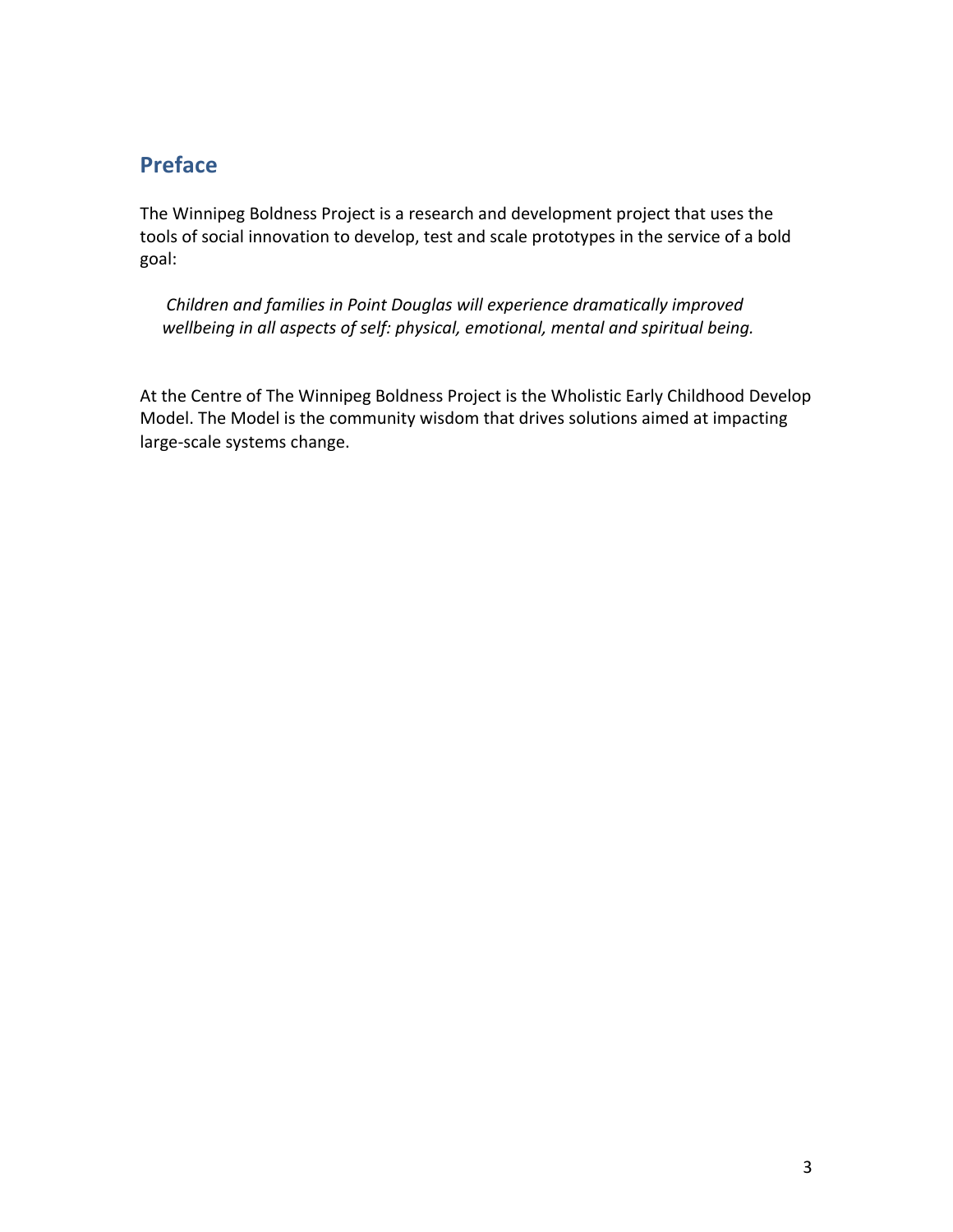# **Acknowledgements**

The Winnipeg Boldness Project does not take credit for the content of this document. The ideas expressed have been practiced for decades in the North End. This document attempts to summarize the value base and main attributes of promising practices shared through numerous iterative conversations by community leaders with decades of experience.

Participants in these conversations included:

Tammy Christensen: *Executive Director,* Ndinawemaaganag Endaawaad, Inc. Debra Diubaldo: *Aboriginal Academic Advisor/Counsellor,* University of Manitoba – Inner City Social Work Program Cynthia Drebot: *Executive Director,* North End Women's Centre Heather Leeman: *Executive Director,* Block by Block Initiative Darlene Klyne: *Program Director,* CEDA Pathways to Education Program Dilly Knol: *Executive Director,* Andrew's Street Family Centre Margaret MacKinnon: *Human Resources Manager,* Ma Mawi Wi Chi Itata Centre Inc. Diane Roussin: *Project Director,* The Winnipeg Boldness Project Bobbette Shoffner: *Executive Director,* Mount Carmel Clinic Tanyalee Viner: *Executive Director,* Wahbung Abinoonjiiag Inc. Carolyn Young: *Executive Director,* Manidoo Gi Miini Gonaan

We also acknowledge members of the Indigenous Learning Circle, notably Astrid MacNeill, for their contributions to the development of this document.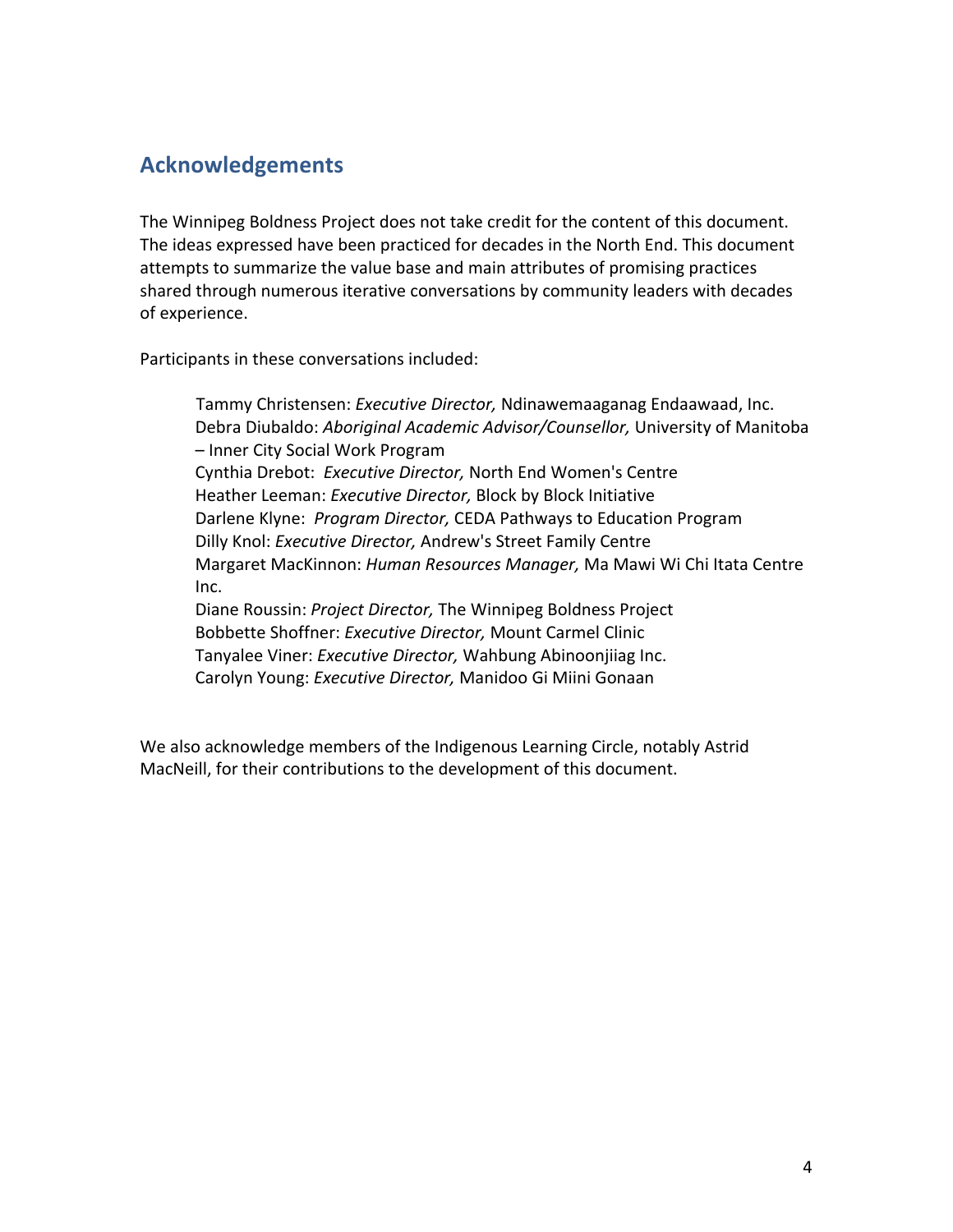# **Introduction**

In February 2014, The Winnipeg Boldness Project began a series of conversations in the community to build a clear understanding and vision of the Point Douglas neighbourhood, its strengths, and its challenges. We asked leaders in the community to share their wisdom, knowledge, and experiences in working with families over the past few decades. 

A common underlying value base emerged, as many of these leaders embrace traditional Indigenous teachings and worldviews, and/or hold congruent beliefs and values. Conversations regularly referenced the traditional seven teachings (see Appendix A) and the medicine wheel, which participants felt accurately reflect the underlying value assumptions involved in the best practices around working with families and children. The Indigenous perspective is reflective of the neighbourhood's demographic; it also holds an inherent respect of other cultures and is inclusive by nature. This is what we refer to as The Child Centred Model.

This document is comprised of three main sections: 

**Section one** includes the primary components of the Model: 1) community definitions the end goal and reason for the development of the Model; 2) Ways of Knowing, Being, Doing and Feeling - a philosophical framework; and 3) The Child at Centre - a worldview of society and ones place in it.

**Section two** outlines how to place the Model into action, which makes explicit: 1) core values; 2) attributes of promising practice, and 3) implications for designing and implementing programs and services.

**Section three** connects this way of working with: 1) The Truth & Reconciliation Commission's calls to action, and 2) the United Nations Declaration on the Rights of Indigenous Peoples.

Working in accordance with the values and principles of the Child Centred Model is the action that has been called for by the Truth and Reconciliation Commission of Canada. We believe this Model has the potential to mobilize systems and the community to dramatically transform the wellbeing of young children and their families.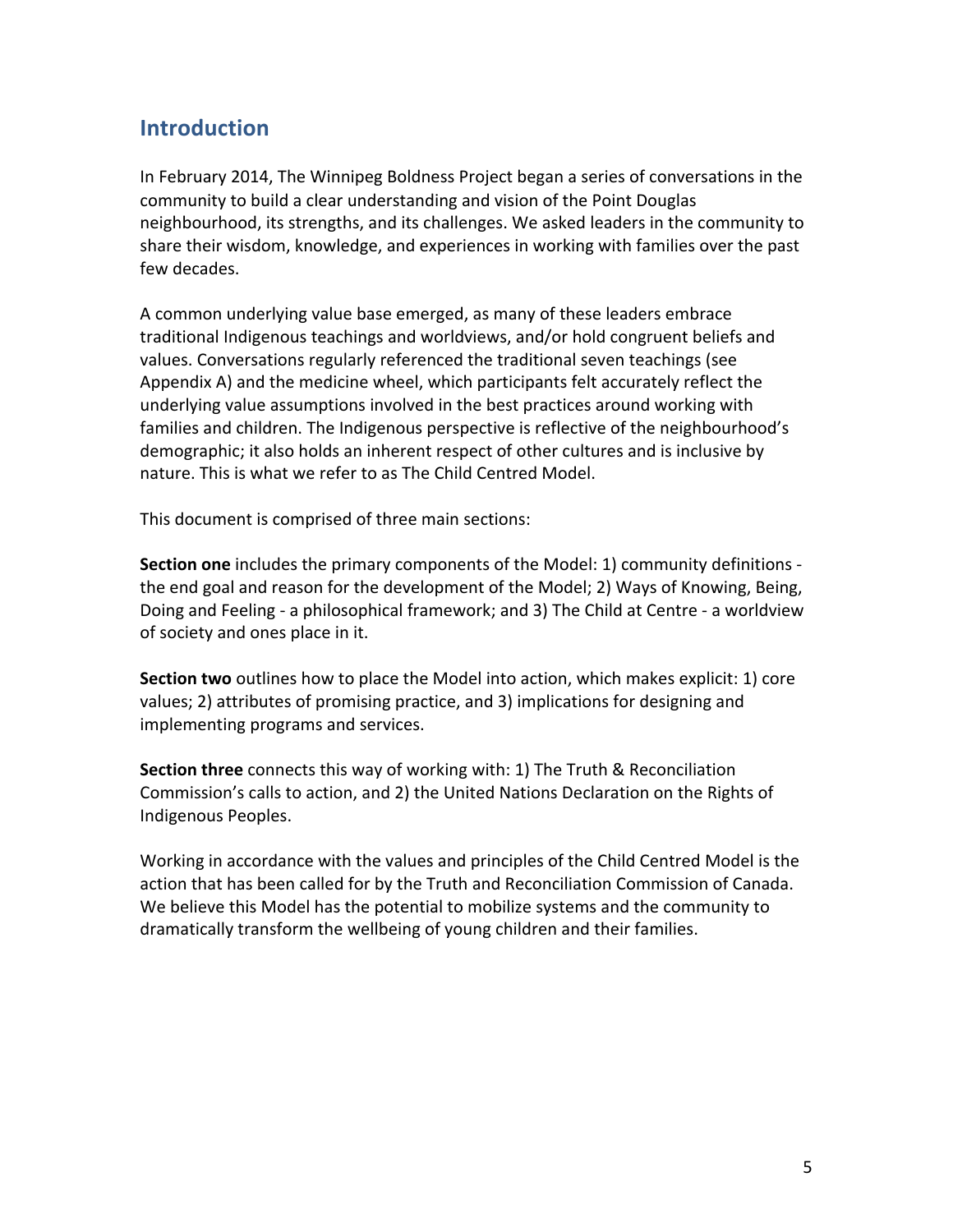# **1. Components of the Child Centred Model**

## **1.1 Community Definitions**

Even before exploring the way of working that best meets the needs of families, the starting point for the Project was to document what community residents living in Point Douglas define as success for themselves and their children. These definitions are the end goal and have served to inform a strength-based approach based on what is working well already.

## *1.1.1 Wellbeing for children*

Children are the sacred gift at the centre of all that we do. Children's wellbeing is a wholistic experience that is supported through the healthy development of all aspects of self. This includes balanced development of physical, emotional, mental, and spiritual dimensions of self.

Children's wellbeing is supported through a nurturing environment that assists their understanding of who they are, where the come from, what their purpose is, and where they are going. This provides a sense of belonging and meaning that supports a strong self-perception and self-esteem. Like learning, developing a sense of wellbeing is a lifelong process.

Children's wellbeing flourishes within relationships and environments that provide nurturing, safety, and hope. Children's healthy development is supported by positive interconnected and interdependent relationships. This includes relationships with parents, grandparents, extended families, informal networks of care, formal systems such as education, and communities. This also includes interconnected and reciprocal relationships with the land, , environment, plants, and animals. Children's wellbeing is deeply connected to their family's access to basic needs such as nutritious food, safe, affordable and stable housing, as well as a consistent and appropriate level of income.

Children's wellbeing is supported through the development of secure attachment, positive identity, and belonging. Success for children is linked to wellbeing, opportunities, and self-determination for children and families.

## *1.1.2 Belonging*

Belonging is a feeling that one is connected to and supported by a community and knowing one's place within that community. Belonging is feeling loved and being accepted for who you are. Belonging is supported and experienced through kinship and meaningful, positive relationships with individuals, extended family, natural support networks and community. Belonging is a feeling of reciprocity and responsibility within a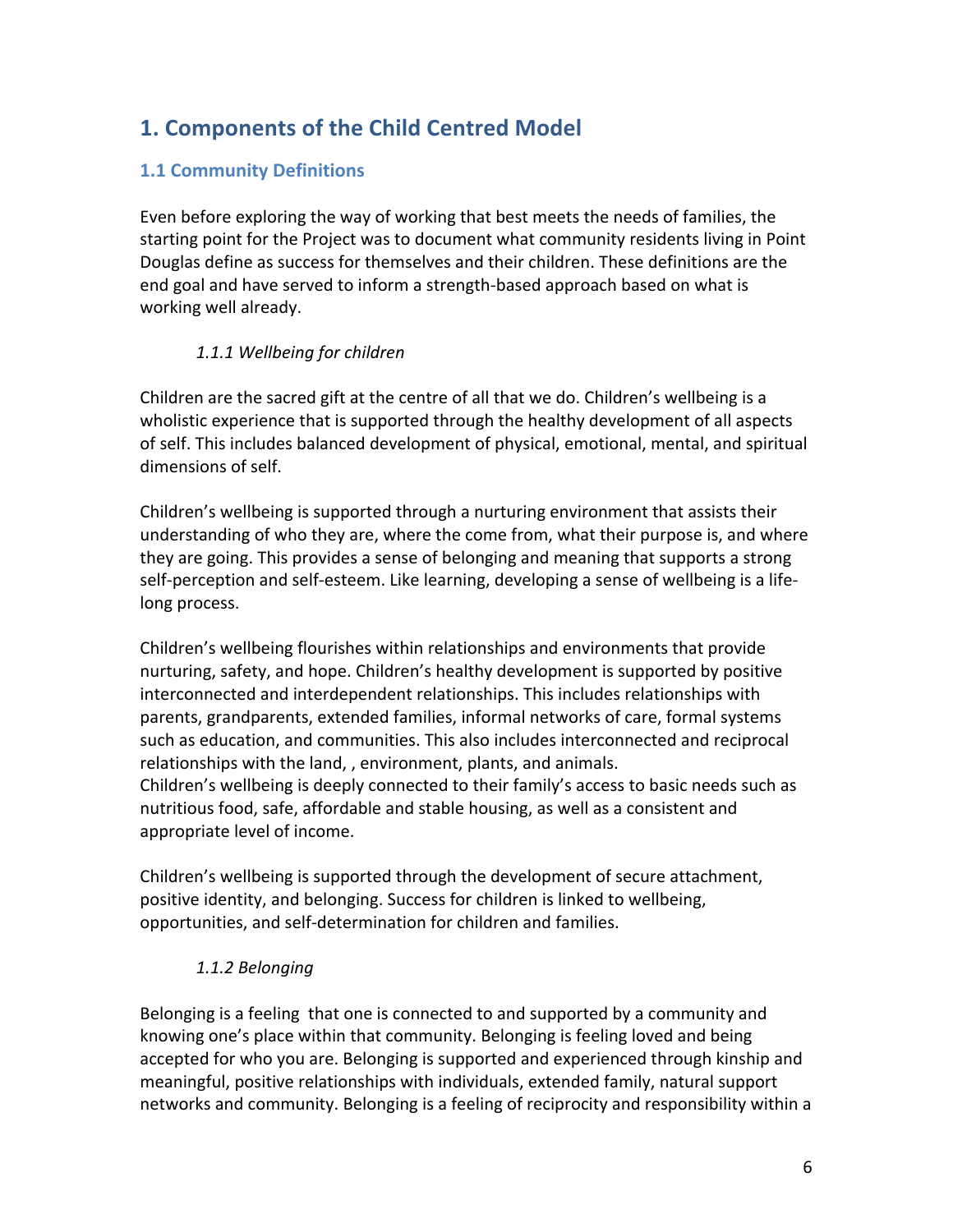community. For many, connection to culture and land are critical to a sense of belonging. 

## *1.1.3 Secure attachment*

Secure attachment is the ability to be and feel safe, secure, loved, and nurtured through the consistent development of positive relationships with caregivers. This is supported through meaningful interactions with stable mentors and loved ones that nurture a sense of self worth. Secure attachment is grounded in cultural mores, where interdependence is valued and children and parents learn and undertake their roles and responsibilities. When secure attachment is developed through this consistent nurturing environment children and families have the confidence and competence to connect with each other. This self-confidence provides a safe environment to engage in exploration that promotes positive growth.

## *1.1.4 Positive identity*

Positive identity is a sense of self worth, acceptance and respect for self and others. This includes having positive pride and high expectations for yourself, and knowing that you can achieve and be successful in your choices. The right to choose your role is an aspect of positive identity that includes gender choice and sexuality. Positive identity is supported through learning about and being able to answer four questions: Who am I? Where do I come from? Where am I going? What is my purpose? This can include learning about traditional foods, ancestral language and sustaining a connection to land. Positive identity is developed in part through knowing the histories of your family and community. 

## *1.1.5 Self-determination*

Self-determination is demonstrated by being in control of your life and the ability to make choices that support your own vision for your future. This is supported through a belief in self, ability to meet needs, having aspirations, and possessing the volition to move forward. Within this process there is also permission to make mistakes, to learn from them, and to incorporate this learning into future directions.

## 1.1.6 Success for children

Success for children is when they feel and know love including the development of the ability to love self and others. This culminates in empathy and compassion for all living things. Success is the development of reciprocity and generosity, allowing children to give back to their community. This includes contributing in a positive way to their community through service to others. Community acknowledgement of children and celebration of their gifts and contributions supports children's success. Success for children is signified through nurturing of leadership with opportunities for self-growth,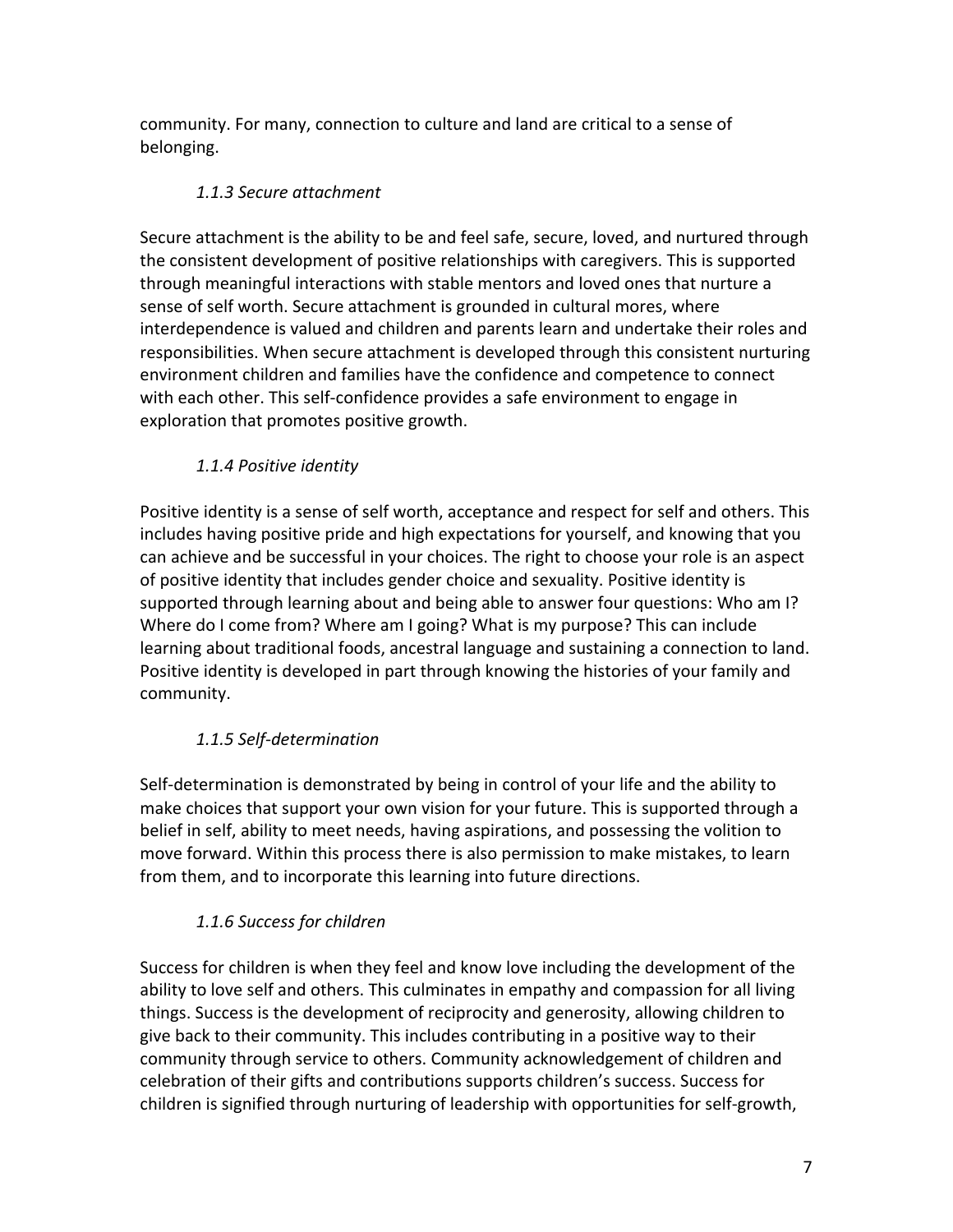development of self-esteem, high expectations, purpose, and skills. Education is a critical factor for success and therefore must start from birth and continue across the entire lifespan. Successful children are able to connect positively with other, possess a belief in their own abilities, have a dream or vision for their future, and generally thrive in all aspects of life.

## **1.2 Ways of Knowing, Being, Doing and Feeling**

Early in the Project, community leaders shared how they work to meet the needs of families and support them to achieve success. A philosophical framework and worldview are the foundation of this way of working. These leaders chose to express the philosophical framework of their work as: Ways of Knowing, Being, Doing and Feeling; and their worldview as one that puts the child at the centre of a social ecosystem.

Community leaders describe their way of working:

We speak of "doing things in a good way". In both the Cree and Anishinaabe languages, the word "promise" denotes a solemn intention, "I will show you how" (as in an apprenticeship), and implies a long-term relationship in that commitment. We also speak of "the good life", meaning the wholeness of life. These concepts are interwoven into our understanding of "promising practices", from an Indigenous worldview. (MacNeill, 2014, p. 28)

The following description of this philosophical framework is based on the interconnections of body, mind, and spirit to express wholeness and balance in ways of knowing (values and beliefs), being (how values are expressed), doing (practice based on values and beliefs), and feeling (the heart space). It draws from the wisdom of the wholistic Medicine Wheel, in which relational worldviews assume:

- A wholistic perspective
- The interconnectedness of all living things
- Connections to community and the land
- The dynamic nature of the world
- Spiritual immanence throughout the universe
- Expansive view of time and space
- Responsibility to the seventh generation to come

## *1.2.1 Ways of Knowing*

Indigenous ways of knowing recognize the interconnectedness of all things; We are interconnected with self, others, all life forms, and Creator. Our knowing is derived from life experiences (our own and our ancestors), family and community interactions, languages, spiritual and cultural practices, stories, and formal education. Our learning is life long. Children's optimum development is within strong relationships with family and community and their culture.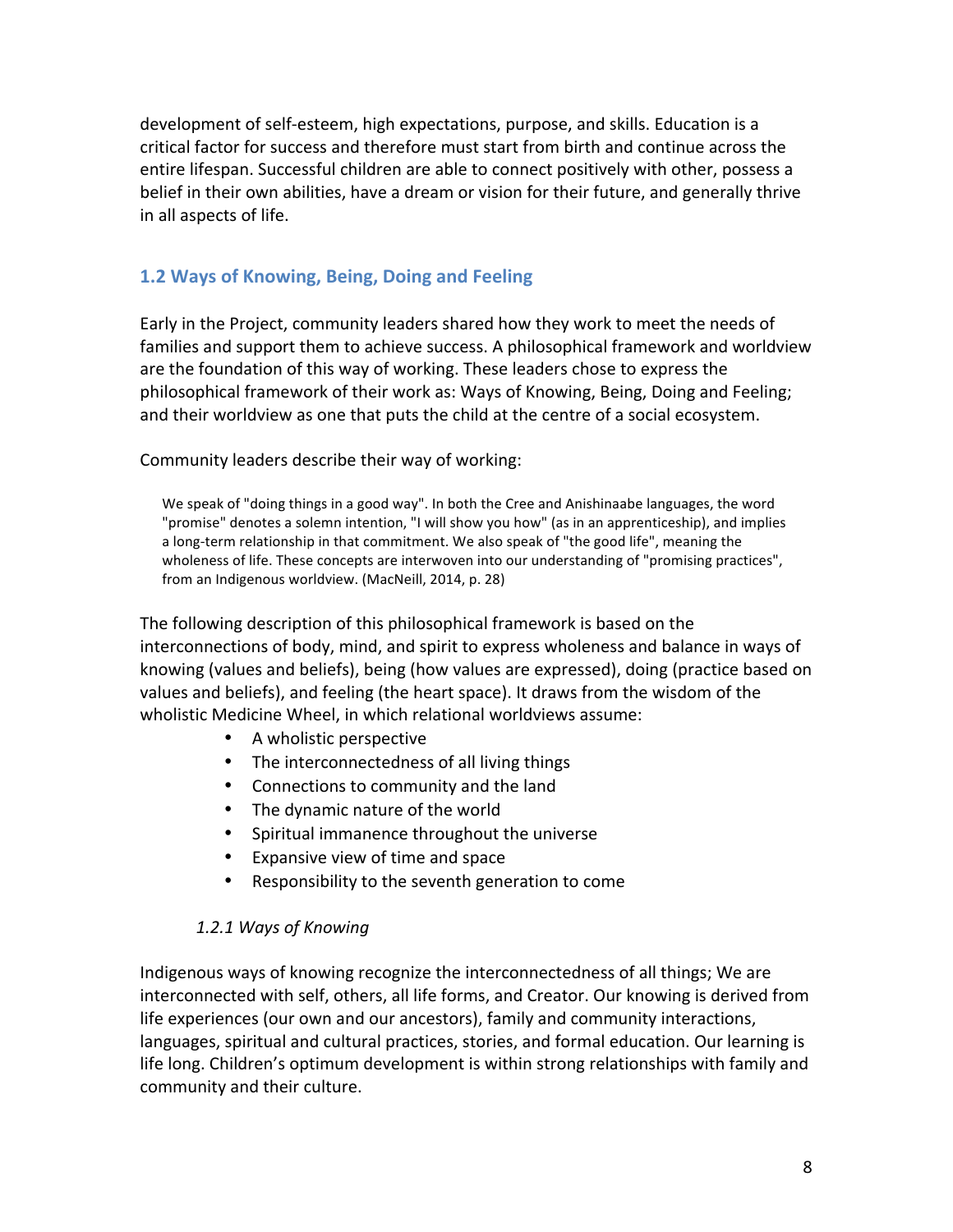## 1.2.2 *Ways of Being*

Indigenous perspectives on the nature of being are embedded in the relational worldview and principles of the Medicine Wheel and the Seven Teachings: Wisdom, Love, Respect, Honesty, Courage, and Humility. These serve as a guide in our view of self, relationships with our families, communities, nations, the earth, and Creator. Families practice their cultural beliefs in various settings and ways, evolving with the times and influence of multi-cultural realities.

## *1.2.3 Ways of Doing*

Our values, principles and worldviews are evident in our actions. Community work is seen as healing work that helps to restore dignity, cultural identities, and full realization of human potential: emotional, physical, intellectual and spiritual development and wholeness.

## *1.2.4 Ways of Feeling*

The body, mind and spirit are dynamically interrelated as a single, integrated whole system. When one part is changed, it sends a rippling effect throughout the whole system. This imbalance results in ill health.

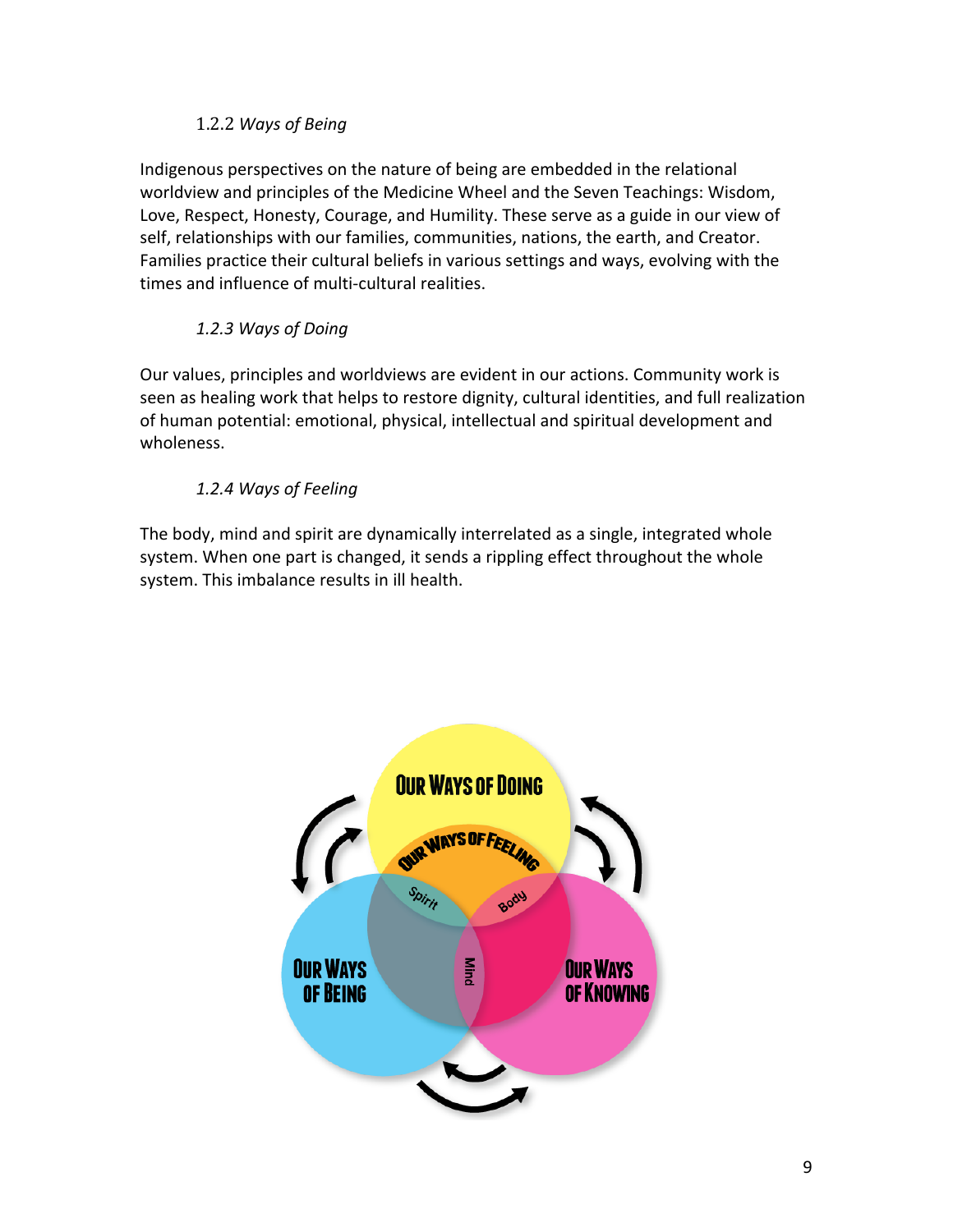## **1.3 Child at Centre**

The concept of child at centre recognizes the priority of the healthy development of the child as well as those who surround the child. Children flourish within relationships and environments that provide nurturing, safety, and hope. Children's healthy development is supported by positive, interconnected, and interdependent relationships. This includes relationships with parents, grandparents, extended families, informal networks of care, formal systems such as education, and communities. It is important for everyone that the child remains at the centre for the entire collective to remain a cohesive whole.

The graphic below shows concentric circles that depict the child at the centre. It reflects a value-base that places the sacredness of the whole child within the context of history, culture, family, community, their full human potential, and right to the fullness of life.

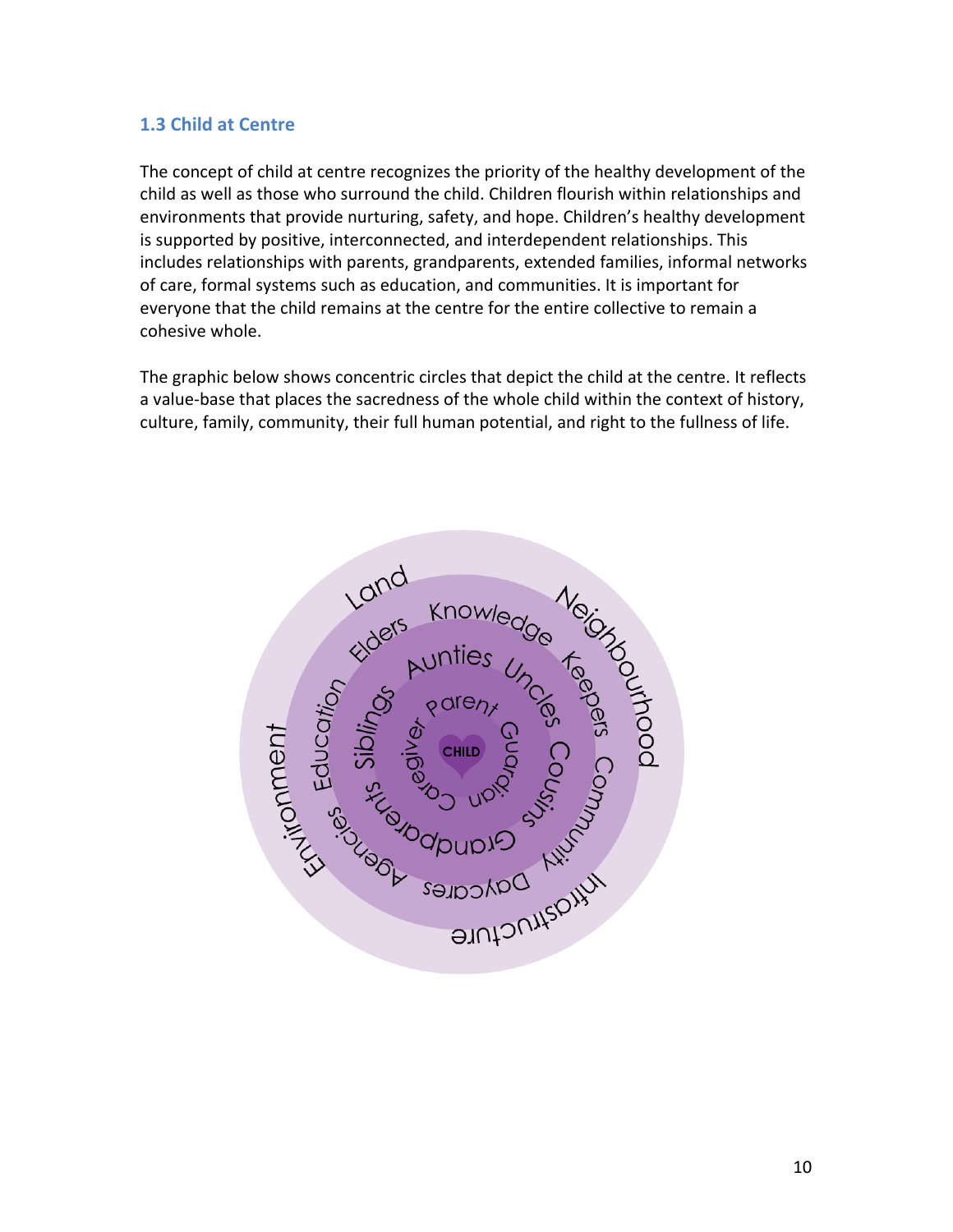# **2. Placing the Model into Action**

What does the Child Centred Model look like in action? How do we determine that the Child Centred Model is being used in a way that is helpful and supportive of families? Through consultations we have identified some of the Core Values and Attributes of Promising Practice implicit in the Child Centred Model to help answer these questions.

The model is a way of working with families that honours the strengths, knowledge, passion, and commitment that families bring to raising their children. The model honours this and provides opportunities to learn, build, grow, experience, and belong to a community. The underlying belief within the model is that children are at the centre of a community and members, organizations, structures, and policies that are a part of that community are in interrelated and interdependent relationships with children, families and communities. These relationships are important and need to be led by families and those who are in their circles of support.

## **2.1 Core Values**

The following core values are the foundational beliefs that inform community practice:

**Wholistic:** People are viewed in consideration of all aspects of self: the body, mind, and spirit as dynamic and interrelated parts of a single integrated whole system. Likewise, the world, systems, communities, and people in it are interconnected and interdependent; when one part is changed, it sends a rippling effect throughout the whole system.

**Interdependence:** Strength comes from reciprocal love and support of others; when people are supported by others they gain the strength to return that love and support. People find purpose and meaning in relationships with others.

**Strength-based:** Focusing on strengths gives people energy to grow; regardless of an individual or group's situation in life, they have strengths. These strengths are valued, respected and nurtured.

**Children are sacred:** Sacredness is especially observed in children, who are closest to Creator. Babies are a gift and a responsibility.

Basic needs: Access to basic needs such as food, shelter, and safety is an unconditional right.

**Self-determination:** "We are put here by the creator to care for each other and for mother earth. We should therefore be responsible for ourselves, for our families, for the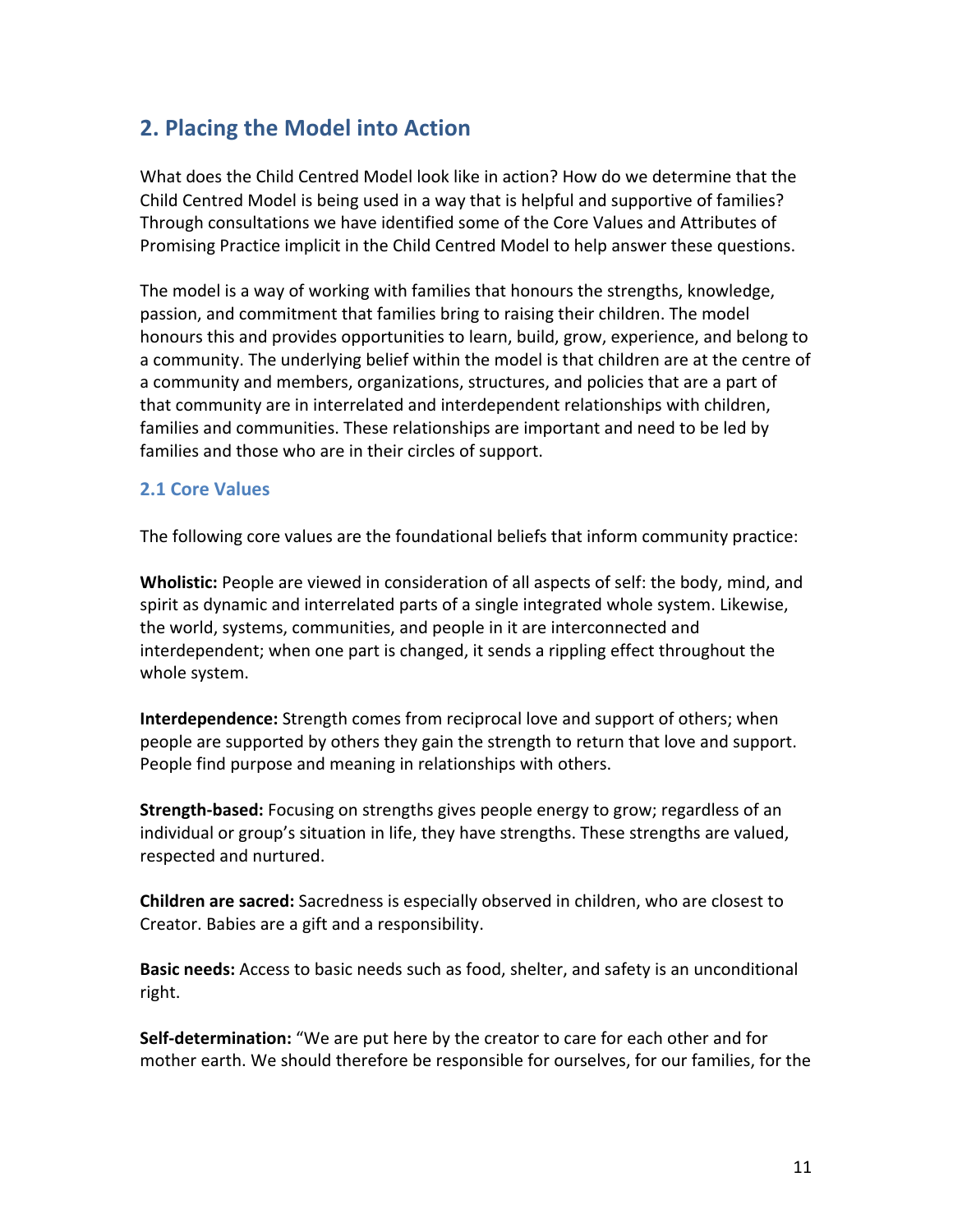next generation, and for our community."<sup>2</sup> Having voice and volition to make choices to attend to individual needs leads to recognition of the responsibilities to family and community.

#### **2.2 Attributes of Promising Practice**

The following attributes, when implemented, lead to positive transformation for children and families:

**Person Centred:** Services are responsive in considering people as wholistic beings who have competing needs and differing priorities; therefore, services are flexible.

**Relationships/Trust:** Time and care is taken to develop relationships and build trust with individuals and families; it is the essential foundation required to be effective and respectful in dealing with all people.

**Non-judgment:** All people are welcomed and respected regardless of situation or circumstance. People are met where *they* are at: services recognize that people are at different stages in their own journey, face different challenges, and have varied gifts.

**Peer-to-peer learning:** Services provide opportunities for community members to build their capacity to become mentors for their peers; this respects the diverse gifts of peoples' experiences and provides meaningful support.

**Natural support systems:** Are actively promoted and supported to provide sustainable and stable resources for individuals and families.

**Families are experts in their own lives:** This addresses the balance of power in healing relationships, which is often only available from "professionals"; it promotes selfdetermination by providing choices to effectively address a family's needs instead of dictating requirements to receive support.

**Options:** A wide variety of resources and services are accessible and appropriate to effectively meet the diverse needs of families and individuals.

**Prevention**: In addition to crises support, services work toward addressing the underlying causes of crises and support people to maintain healthy and happy lives.

**Restorative:** Time, space, and opportunity for healing and self-care is available to people regardless of their socio-economic status; people in poverty are often denied

<sup>&</sup>lt;sup>2</sup> KSCS (Kahnawake Shakotiia'Takehnhas Community Services). Aboriginal values and social services: The Kahnawake experience. (Ottawa: Canadian Council on Social Development) 1994 at 22.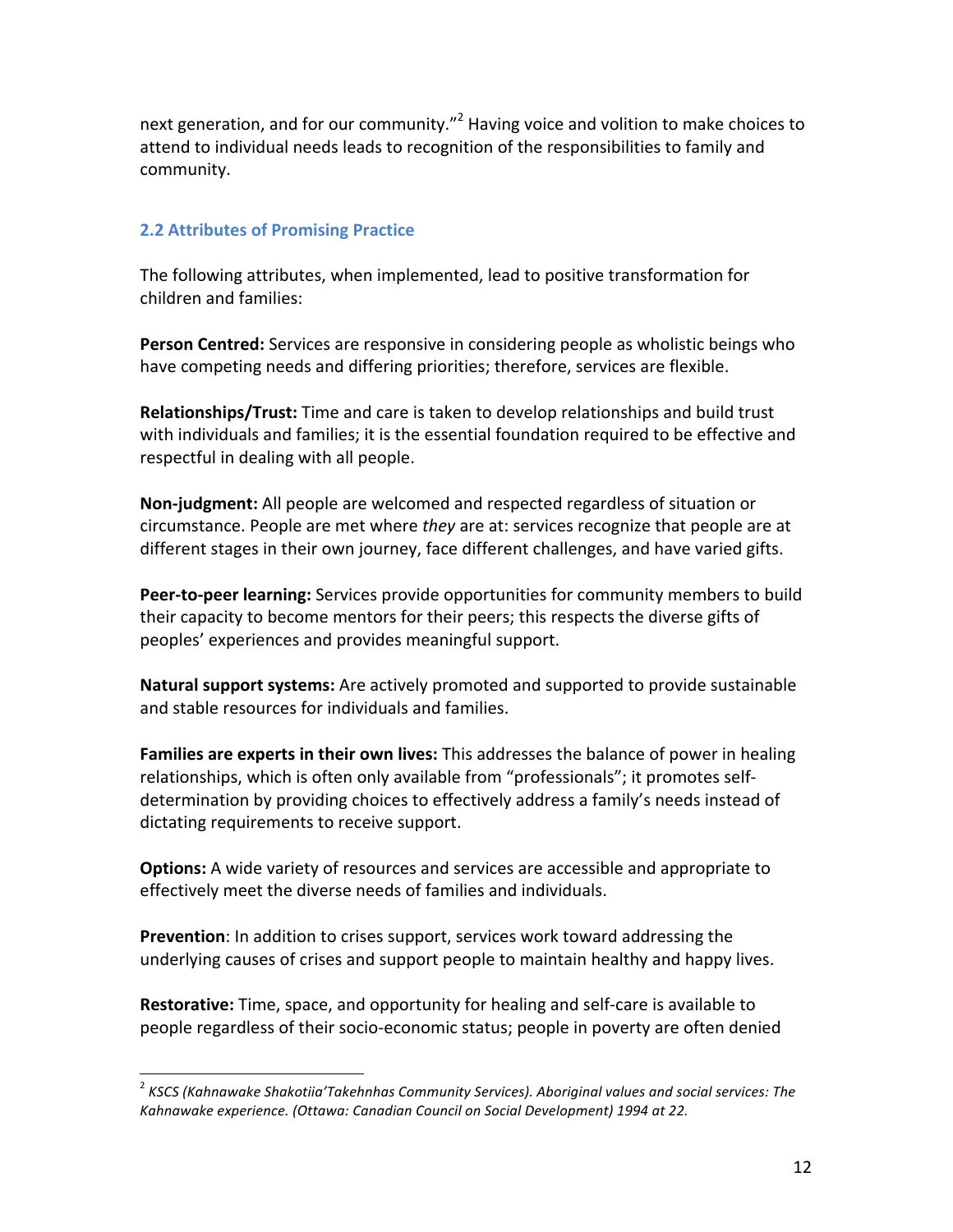any access to the respite and relaxation that most people feel is essential for their wellbeing.

**Cultural safety:** Beyond professional cultural competency, the recipient's point of view is the essential factor. The power to determine if a situation or interaction is culturally safe lies with the recipient of services.

**Belonging and Identity:** "Belonging means we feel connected, important, valued, part of the group. It feels good to know that others want to have us around."<sup>3</sup> Identity is being able to answer four questions: Who am I? Where do I come from? Where am I going? What is my purpose? Services actively promote and incorporate these principles in dealing with all people.

**Secure attachment:** This is the essential bond between child and caregiver that enables healthy brain development. Secure attachment is the foundation for wholistic well being of the child. Everyone contributes to the support of and is responsible for the development of secure attachment.

**Equity**: Certain individuals or groups face more challenges than others and therefore require more support. Specialized services, increased opportunities, and support is available to those who have greater need.

## **2.3 Implications for Designing and Implementing based on the Model**

A key question for the implementation of the model is *how* you are upholding the values and principles of the model in the structures, funding, design, and implementation of programs and policies that relate to children and families.

Ultimately the design of *how* needs to privilege and include the voices of those directly impacted. Participatory processes are not simple, linear, quick, or straightforward. It requires facilitators, mediators, and safe spaces for people to feel heard.

Community leaders have shared the following recommendations for those seeking to incorporate the values and principle of the model into their work:

 

 $3$  The Circle of Courage and Meeting the Needs of Youth Abridged Version

http://www.extension.iastate.edu/sites/www.extension.iastate.edu/files/scott/CircleOfCourageMeetingN eeds.pdf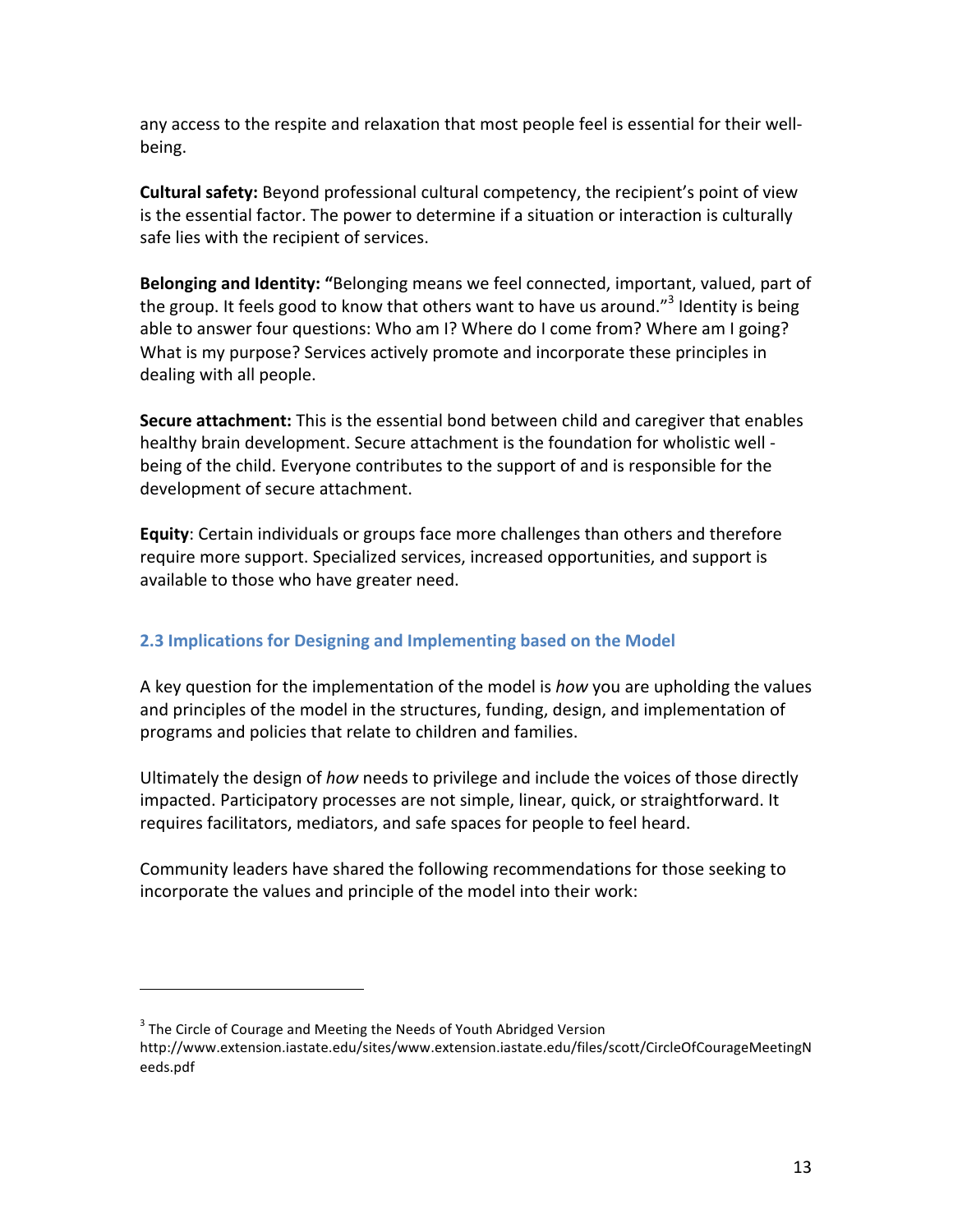- 1. Early childhood development initiatives will need to see the sacredness of the whole child, within the context of history, culture, family, community, their full human potential, and the right to the fullness of life.
- 2. Supports to parents must include teachings that affirm sacredness, dignity, value and worth, healing from trauma, and hope. Keeping families together must be priority. A variety of learning experiences must be accessible, affordable, culturally safe, and drawn from strength-based perspectives, with opportunity to spend some time on the land.
- 3. Healing strategies and modes of healing must integrate trauma counseling and restoration of balance in healing relationships between professionals and ones seeking help. The help of Elders, medicine people, sweat lodge ceremonies, healing circles, should be offered as an integral part of healing when the need is expressed.
- 4. Community Learning Circles should be implemented to share knowledges, wisdom, and worldviews of the community.
- 5. The community has its own answers. Service providers can only be facilitators in the process of building strong, vibrant communities. The community is enriched with wisdom, knowledge, and experience that can be drawn from in future initiatives.
- 6. Human resource development strategies must include multicultural proficiency (see attachment B) education and training.
- 7. The whole community of service providers, everything that touches the lives of our children, must be fully engaged with, and invested in the early childhood development initiatives.

# **3. Truth and Reconciliation & United Nations Declaration on the Rights of Indigenous Peoples**

Indigenous peoples in Canada experience disproportionate amounts of poverty, violence, racism, and systemic barriers (Cannon & Sunseri, 2011; Frideres & Gadacz, 2012). At times the portrayal of these issues in mainstream media outlets can be bleak, belittling, and provide the aura of hopelessness. This couldn't be farther from the truth, or farther from the reality of the continued resistance that Indigenous peoples, in particular Indigenous women, continue to assert (Anderson, 2011; Simpson, 2013).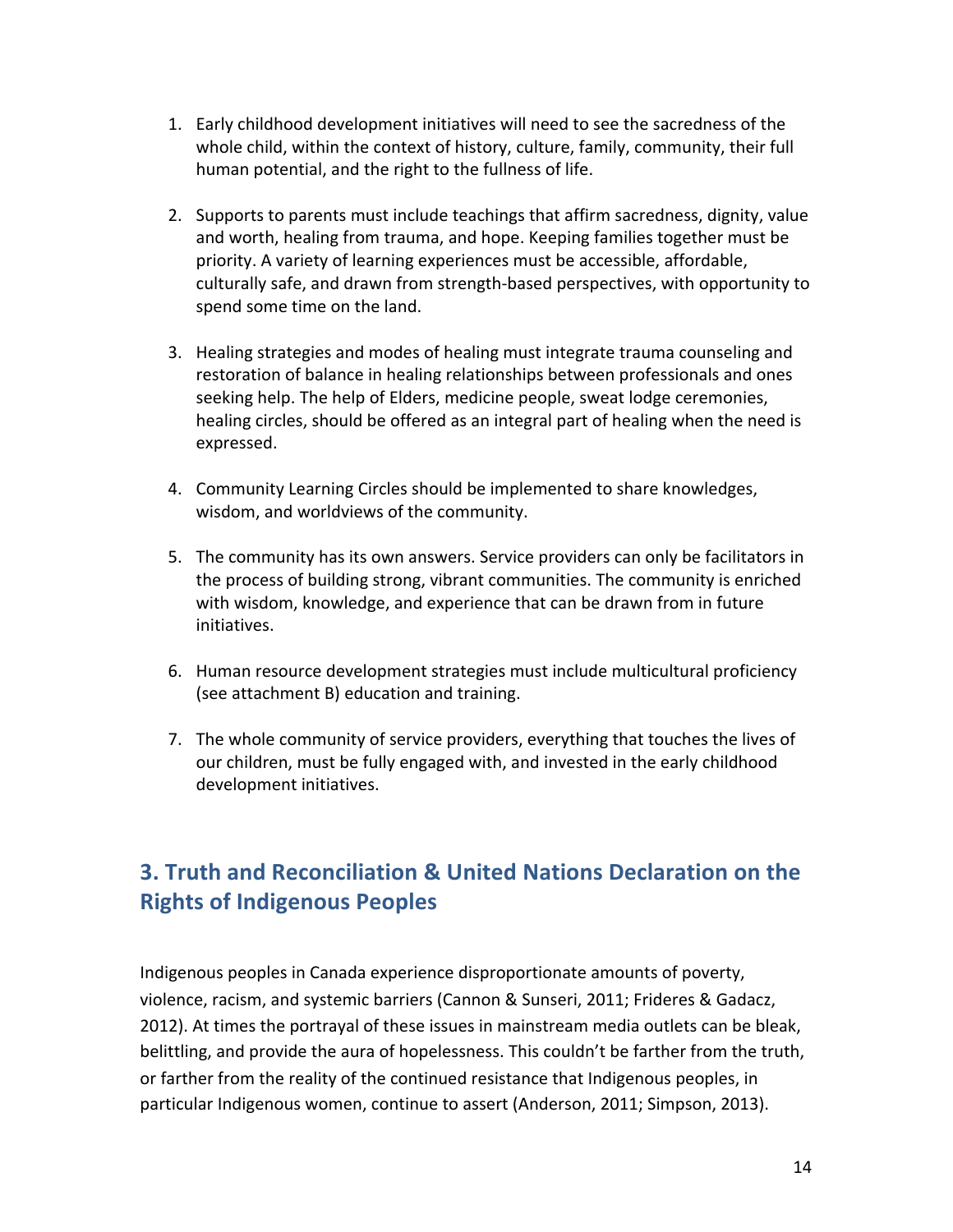Powerful examples of resistance, resurgence, and reclamation can be witnessed through the work of Indigenous Grandmothers, Indigenous artists, Indigenous mothers, Indigenous community members, and Indigenous scholars who continue to rise up (Archibald, 2012; Baskin & McPherson, 2014).

Racism, marginalization, and exclusion: these are all experiences within the multiple institutions, systems, public spaces, services, and on the streets in our communities. These experiences have been built upon layers of beliefs and values accepted as "normal" expectations within our society. As the original peoples of Canada, Aboriginal people have experienced and continue to experience the impact of colonialism.

Colonialism is the evolving processes where we, as peoples of this land, face impositions  $-$  from genocide, to assimilation, to marginalization  $-$  of views, ideas, beliefs, values, practices, lands and/or resources. It is when we as peoples of this land, are stopped, hindered, cajoled, and/or manipulated from making and enacting decisions about our lives, individually and as a group because of being a person of the peoples of this land. These decisions include how we are going to be who we are, and how, if at all, we are going to incorporate the ideas, beliefs, values, and practices of other peoples (Hart, 2008; as cited in Hart & Rowe, 2014, p. 35)

Colonization has been enacted through legislation, structures, and policies. One example that has received national attention in the last two decades is the Canadian residential school system. The impact of residential schools on families and in communities are complex and can include for example: a disconnection from identity and a sense of belonging, substance abuse as a way of coping with unresolved traumas, loss of language, feelings of shame and resentment, self hatred, and lack of family supports (Ing, 2011). In spite of these experiences there is resistance, survival, and a passion to reconnect and rebuild a strong sense of identity, belonging, and community.

On 11 June 2008 Prime Minister Harper officially apologized on behalf of the Canadian State and ordinary Canadians to the survivors of the residential schooling system and Indigenous peoples, in general, for the many forms of abuse that happened in the schools and for the other negative impact inflicted on individuals, their families, and their communities. This apology recognizes that the impacts of colonial policies like residential schooling, are still ongoing in Indigenous communities. Contrary to what some might wish to believe, colonialism, and displacement on familial relations and nationhood, in particular,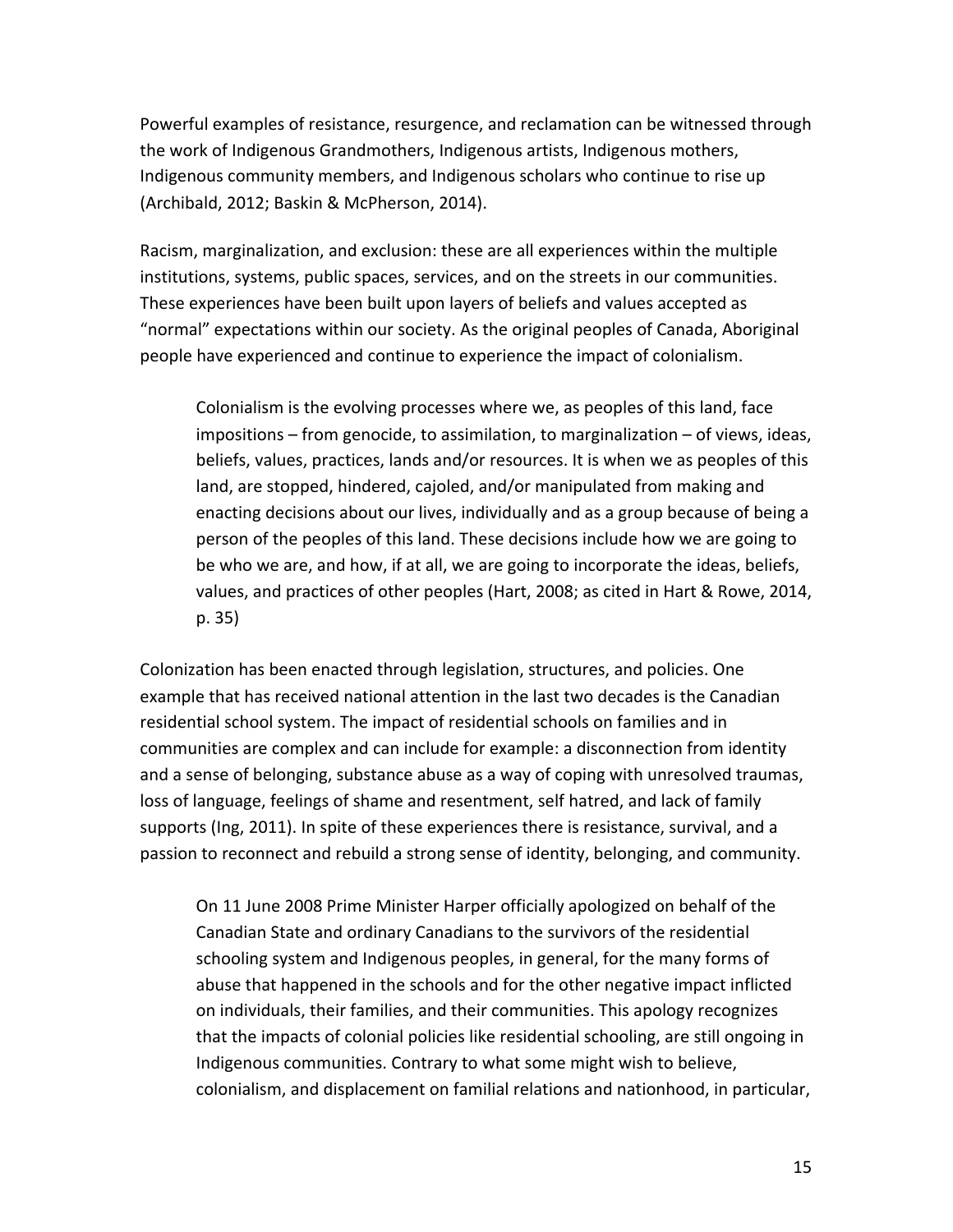the impact of these legacies on traditional ways of knowing, loving, caring, and nurturing (Cannon & Sunseri, 2011, p. 111).

There is a lot of discussion of intergenerational trauma in literature. This is helpful to acknowledge as it moves the discussion beyond individual blame, instead educating about the historical contexts and roots of challenges that are experienced. Less likely to be addressed and supported within the research are the intergenerational experiences of strength and resistance.

## **3.1 Truth & Reconciliation**

One mechanism of resistance has been the opportunity for sharing experiences within the Truth and Reconciliation Commission of Canada. The Truth and Reconciliation Commission, as a part of its findings, submitted 94 Calls to Action in order to, "redress the legacy of residential schools and advance the process of Canadian reconciliation" (Truth and Reconciliation Commission, 2015, p.1). In particular for the purpose of this review the following Calls to Action are highlighted:

#5 We call upon the federal, provincial, territorial, and Aboriginal governments to develop culturally appropriate parenting programs for Aboriginal families.

#12 We call upon the federal, provincial, territorial, and Aboriginal governments to develop culturally appropriate early childhood education programs for Aboriginal families.

**#18** We call upon the federal, provincial, territorial, and Aboriginal governments to acknowledge that the current state of Aboriginal health in Canada is a direct result of previous Canadian government policies, including residential schools, and to recognize and implement the health-care rights of Aboriginal people as identified in international law, constitutional law, and under the Treaties.

**#19** We call upon the federal government, in consultation with Aboriginal peoples, to establish measurable goals to identify and close the gaps in health outcomes between Aboriginal and non-Aboriginal communities, and to publish annual progress reports and assess long- term trends. Such efforts would focus on indicators such as: infant mortality, maternal health, suicide, mental health, addictions, life expectancy, birth rates, infant and child health issues, chronic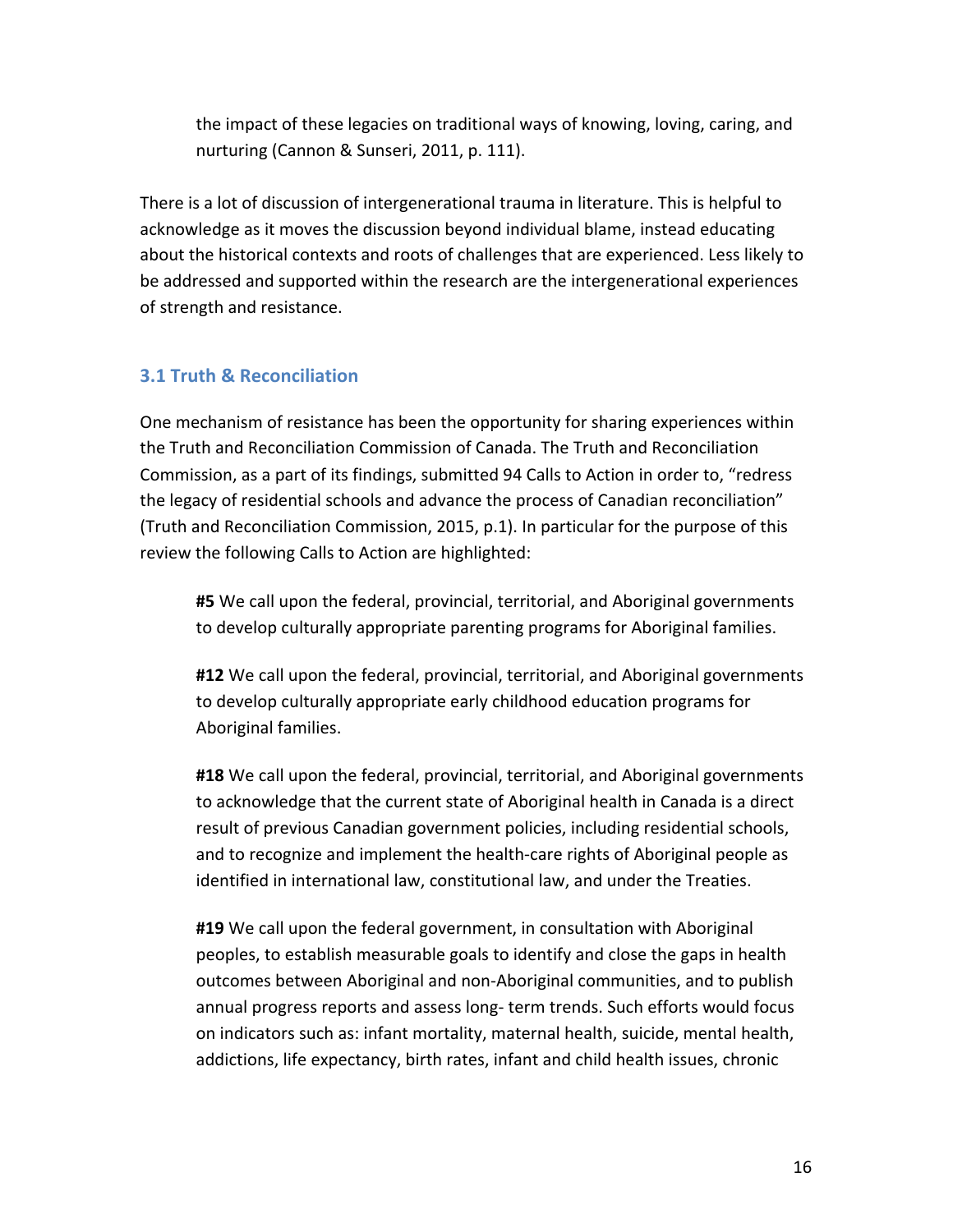diseases, illness and injury incidence, and the availability of appropriate health services. 

#24 We call upon medical and nursing schools in Canada to require all students to take a course dealing with Aboriginal health issues, including the history and legacy of residential schools, the United Nations Declaration on the Rights of *Indigenous Peoples*, Treaties and Aboriginal rights, and Indigenous teachings and practices. This will require skills-based training in intercultural competency, conflict resolution, human rights, and anti-racism.

#43 We call upon federal, provincial, territorial, and municipal governments to fully adopt and implement the *United Nations Declaration on the Rights of* Indigenous Peoples as the framework for reconciliation.

#44 We call upon the Government of Canada to develop a national action plan, strategies, and other concrete measures to achieve the goals of the United *Nations Declaration on the Rights of Indigenous Peoples.* (TRC, 2015)

The Truth and Reconciliation Calls to Action address the need to shift the conversation from individual blame to ask Canadians personally and through political, economic and social structures to build understanding, knowledge, and even proficiency in the historically and structurally contextualized experiences of Indigenous peoples in Canada. Reconciliation is potentially an end goal to this process. How we can achieve reconciliation has been a matter of conversation and debate. Reconciliation is not the only story that needs to be told however; another part of this story is decolonization and resurgence.

Leanne Simpson (2011) discusses resurgence of Indigenous ways,

If the over-arching goal of resurgence is to produce more life and to re-create the conditions for living as Nishnaabeg peoples following our own inherent processes and expressions of life, then our interventions into colonialism must be consistent with these core values of continuous rebirth, motion, presence and emergence. (p. 144)

Taiaiake Alfred (2011) discusses resurgence where, "the principle of courageous action against injustice, could replace the notion of seeking 'resolution' to the colonial problem," (p.8). Resurgence is an influential process that can radiate and pulse to influence greater change. In the collectivization of resurgence, Simpson (2011) indicates, " it moves from being an individual act, vision or commitment, to one that functions on the level of family. It then moves to a group of families, then to a portion of a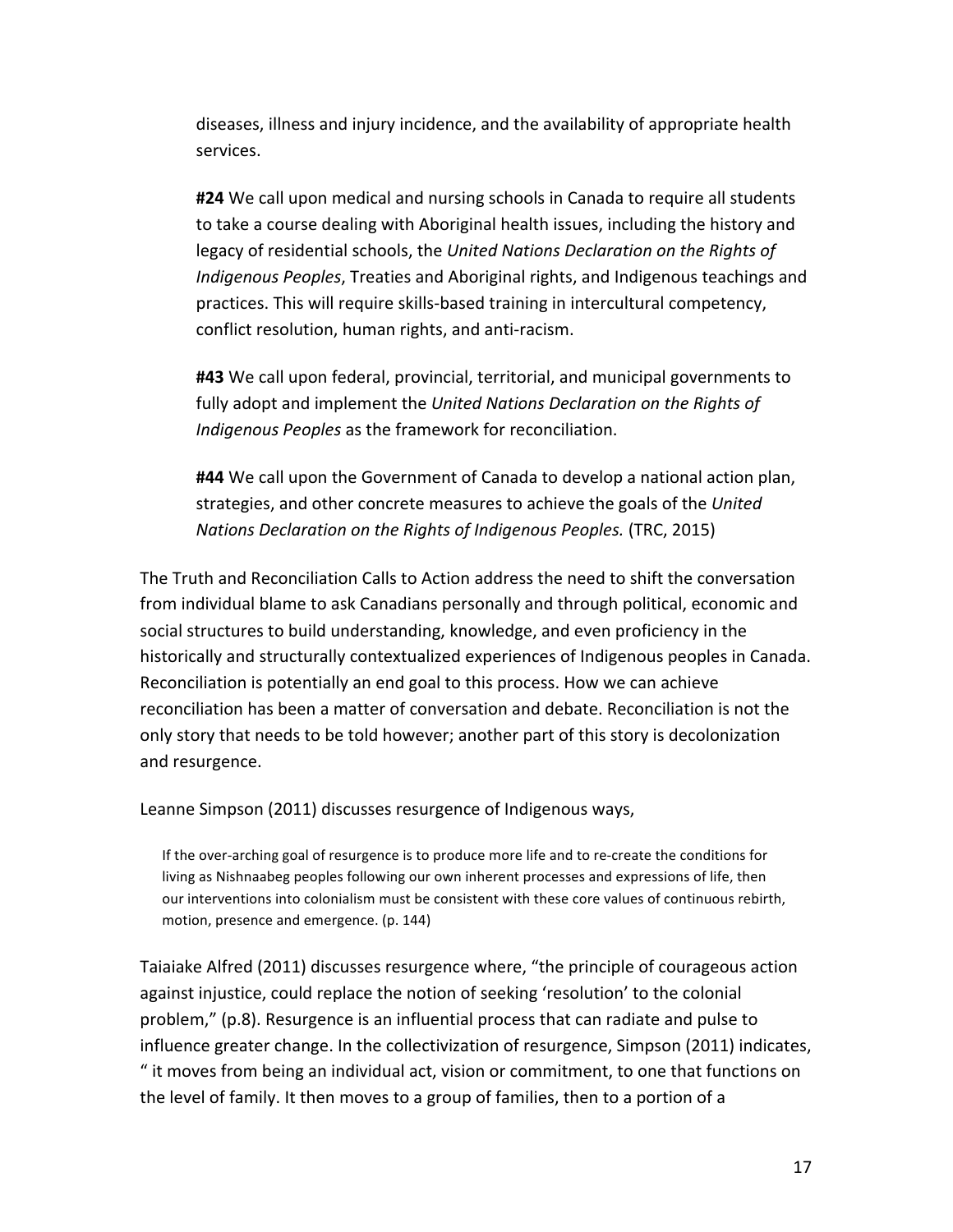community, then a community, and so on" (p. 144). This connects to the teaching from Mètis Elder Maria Campbell about the interconnected nature of resurgence and resistance,

(A)cts of resistance are like throwing a stone into water. The stone makes its initial impact in the water, displacing it and eventually sinking to the bottom. There is the original splash the act of resistance makes, and the stone (or the act) sinks to the bottom, resting in place and time. But there are more subtle waves of disruption that ripple or echo out from than the initial splash, but they remain in the water long after the initial splash is gone. Their path of influence covers a much larger area than the initial splash, radiating outward for a much longer period of time. (p. 145)

In order to build on the energy of the radiating circles of resistance and resurgence, Simpson (2011) shares that as Indigenous peoples we need to make a significant shift and reinvestment in our own Nations ways of being. This means,

(R)egenerating our political and intellectual traditions; articulating and living our legal systems; language learning; ceremonial and spiritual pursuits; creating and using our artistic and performance based traditions... it requires us to reclaim the very best practices of our traditional cultures, knowledge systems and life-ways in the dynamic, fluid, compassionate, respectful context within which they were originally generated. (p. 18)

A strong foundation for regeneration lies with visionaries who have skills to excite, inspire, and illuminate the unity of Indigenous peoples (Simpson, 2011). This will require consistent and committed action by individuals, groups, families, communities, and Nations. Linda Tuhwai Smith (1999) defines projects that are working within a framework of self determination based on the four areas of healing, decolonization, transformation and mobilization.

In particular Smith's (1999) description of intervening, Indigenizing, reframing, and framing relate to the work of the Child Centred Model. "Intervening takes action research to mean literally the process of being proactive and of becoming involved as an interested worker for change. Intervention-based projects are usually designed around making structural and cultural changes," (p. 147). Intervening requires that institutions and systems that work with Indigenous peoples shift to better meet the needs of Indigenous peoples rather then making people change themselves in order to fit into the structures that were created.

Smith (1999) also describes Indigenizing, where the focus is on Indigenous identity and cultural action, where the Indigenous worldview and value systems are the central driving force for change. In another example, Smith (1999) includes a project of reframing. Reframing requires that Indigenous peoples take control over the way that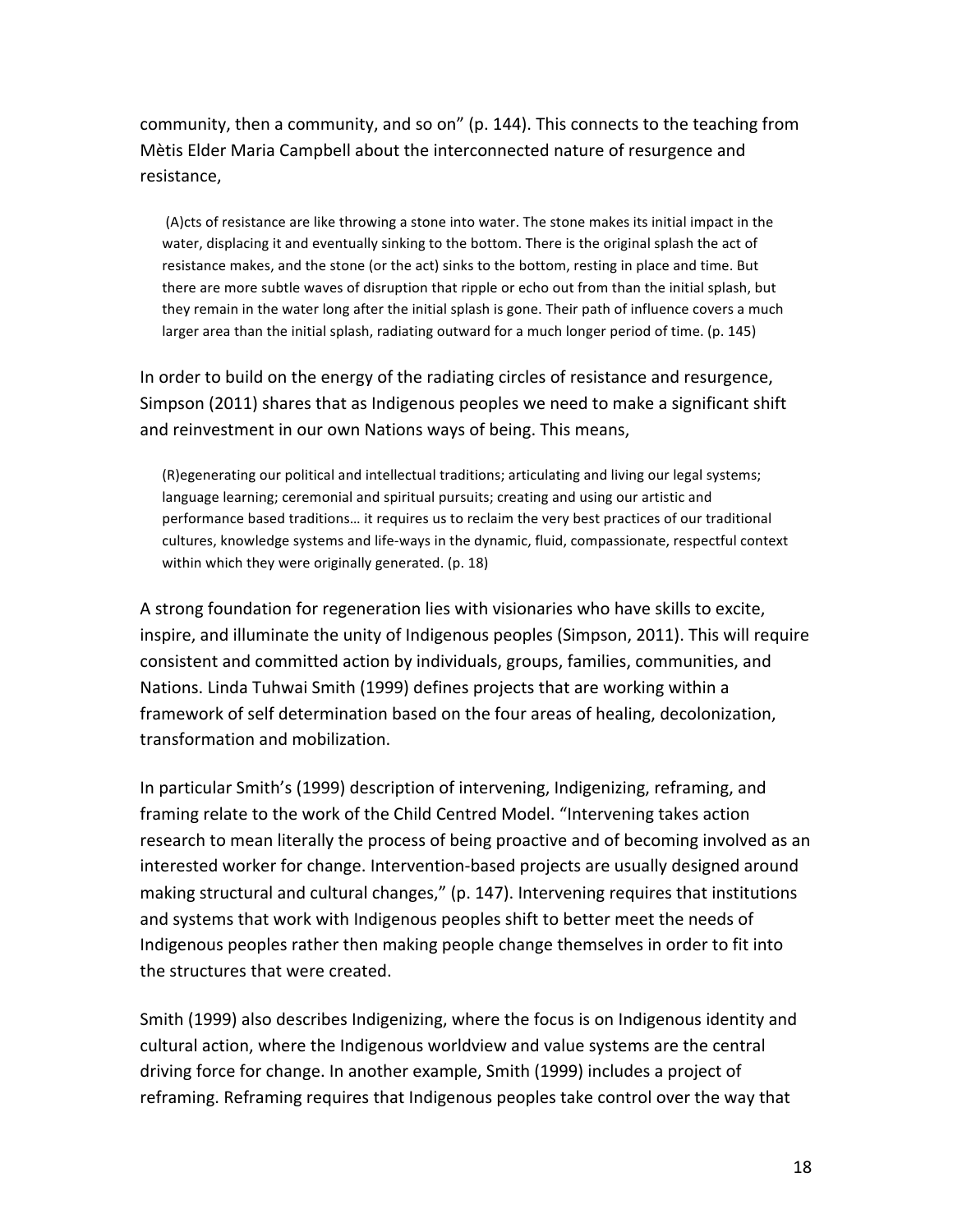Indigenous peoples, issues, and social problems are discussed and handled. Smith (1999) asserts that a key factor in the continual perpetuation of Indigenous *issues* is in the framing of the problem itself. "For example, governments and social agencies have failed to see many indigenous social problems as being related to any sort of history,"  $(p. 153)$ . An additional example asserting self-determination is in framing. Framing an issue means that decisions are made about the parameters under examination: what is in the spotlight and what is in the background. This framing allows for examination based on different priorities and sources of knowledge to understand the issue at hand. "Many indigenous activists have argued that such things as mental illness, alcoholism and suicide, for example, are not about psychological and individualized failure but about colonization or lack of collective self-determination," (Smith, 1999, p. 153).

Overall the projects outlined by Smith (1999) are about who has the control in directing, implementing, re-interpreting, completing, and analyzing issues impacting Indigenous peoples. This locus of control must remain with Indigenous peoples. Communities have the knowledge, experiences, and answers – though they are often dismissed by those who hold the power or the finances to undertake the work itself.

The strength of the movement is to be found in the examples of how communities have mobilised locally, the grassroots development. It is at the local level that indigenous cultures and the cultures of resistance have been born and nurtured over generations. Successful initiatives have been developed by communities themselves using their own ideas and cultural practices. Considerable reserves of confidence and creativity within many communities have generated a wide range of social, educational, health, and artistic initiatives (Smith, 1999. p. 110).

#### **3.2 United Nations Declaration on the Rights of Indigenous Peoples**

Since its adoption in 2007, the United Nations Declaration on the Rights of Indigenous Peoples (UNDRIP) has been an area of assertion globally, including in Canada. UNDRIP, of which Canada is a signatory, enshrines within the principles, rights that are held by Indigenous individuals, groups, communities, and Nations. Within the 46 Articles of the United Nations Declaration on the Right of Indigenous Peoples the following Articles relate to the implementation of the Child Centred Model described in this document:

#### *Article 3*

Indigenous peoples have the right to self-determination. By virtue of that right they freely determine their political status and freely pursue their economic, social and cultural development.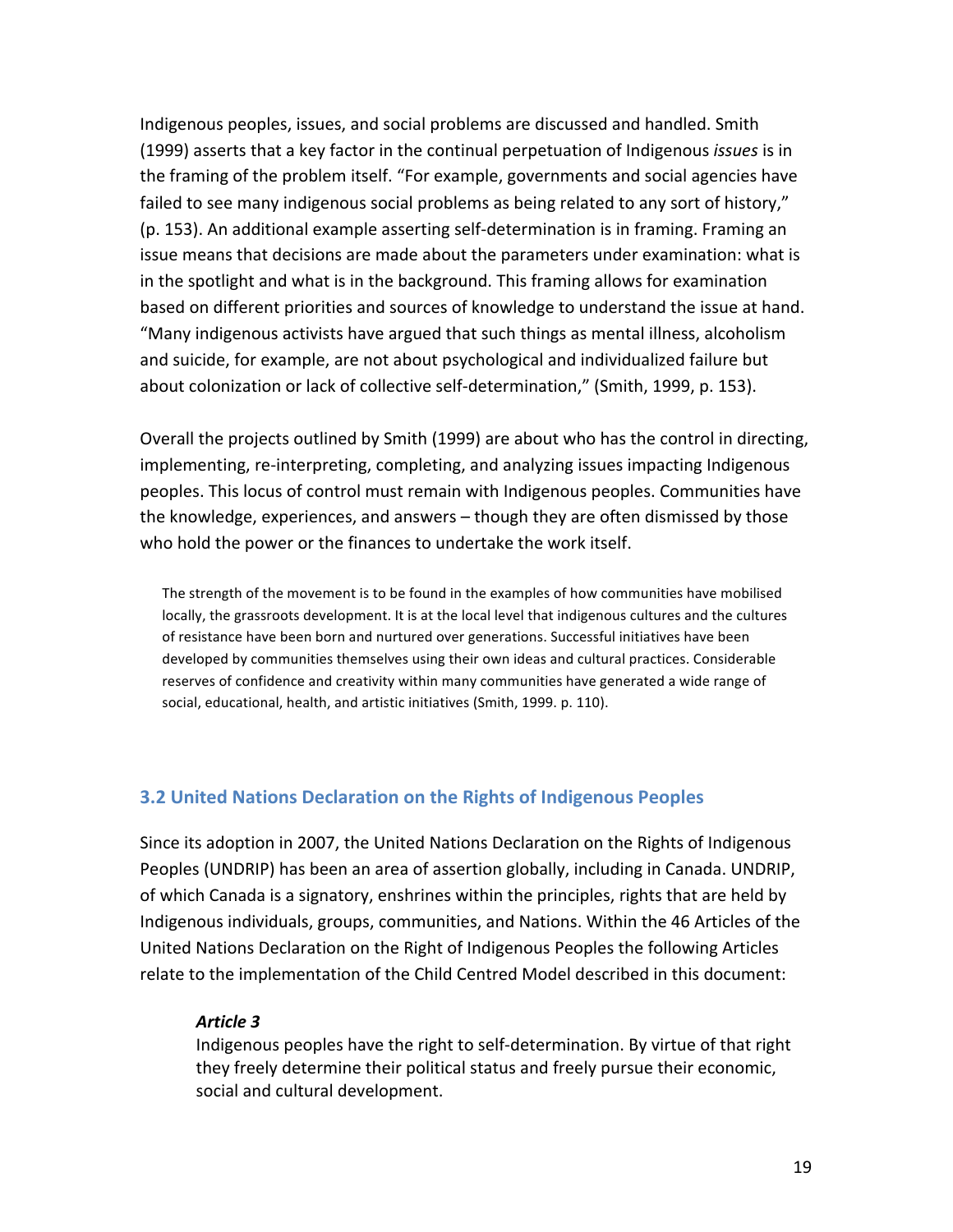#### *Article 4*

Indigenous peoples, in exercising their right to self-determination, have the right to autonomy or self-government in matters relating to their internal and local affairs, as well as ways and means for financing their autonomous functions.

#### *Article 5*

Indigenous peoples have the right to maintain and strengthen their distinct political, legal, economic, social and cultural institutions, while retaining their right to participate fully, if they so choose, in the political, economic, social and cultural life of the State.

#### *Article 9*

Indigenous peoples and individuals have the right to belong to an indigenous community or nation, in accordance with the traditions and customs of the community or nation concerned. No discrimination of any kind may arise from the exercise of such a right.

#### *Article 11*

1. Indigenous peoples have the right to practise and revitalize their cultural traditions and customs. This includes the right to maintain, protect and develop the past, present and future manifestations of their cultures, such as archaeological and historical sites, artefacts, designs, ceremonies, technologies and visual and performing arts and literature.

#### *Article 13*

1. Indigenous peoples have the right to revitalize, use, develop and transmit to future generations their histories, languages, oral traditions, philosophies, writing systems and literatures, and to designate and retain their own names for communities, places and persons.

#### *Article 15*

1. Indigenous peoples have the right to the dignity and diversity of their cultures, traditions, histories and aspirations which shall be appropriately reflected in education and public information.

2. States shall take effective measures, in consultation and cooperation with the indigenous peoples concerned, to combat prejudice and eliminate discrimination and to promote tolerance, understanding and good relations among indigenous peoples and all other segments of society.

#### *Article 21*

1. Indigenous peoples have the right, without discrimination, to the improvement of their economic and social conditions, including, in the areas of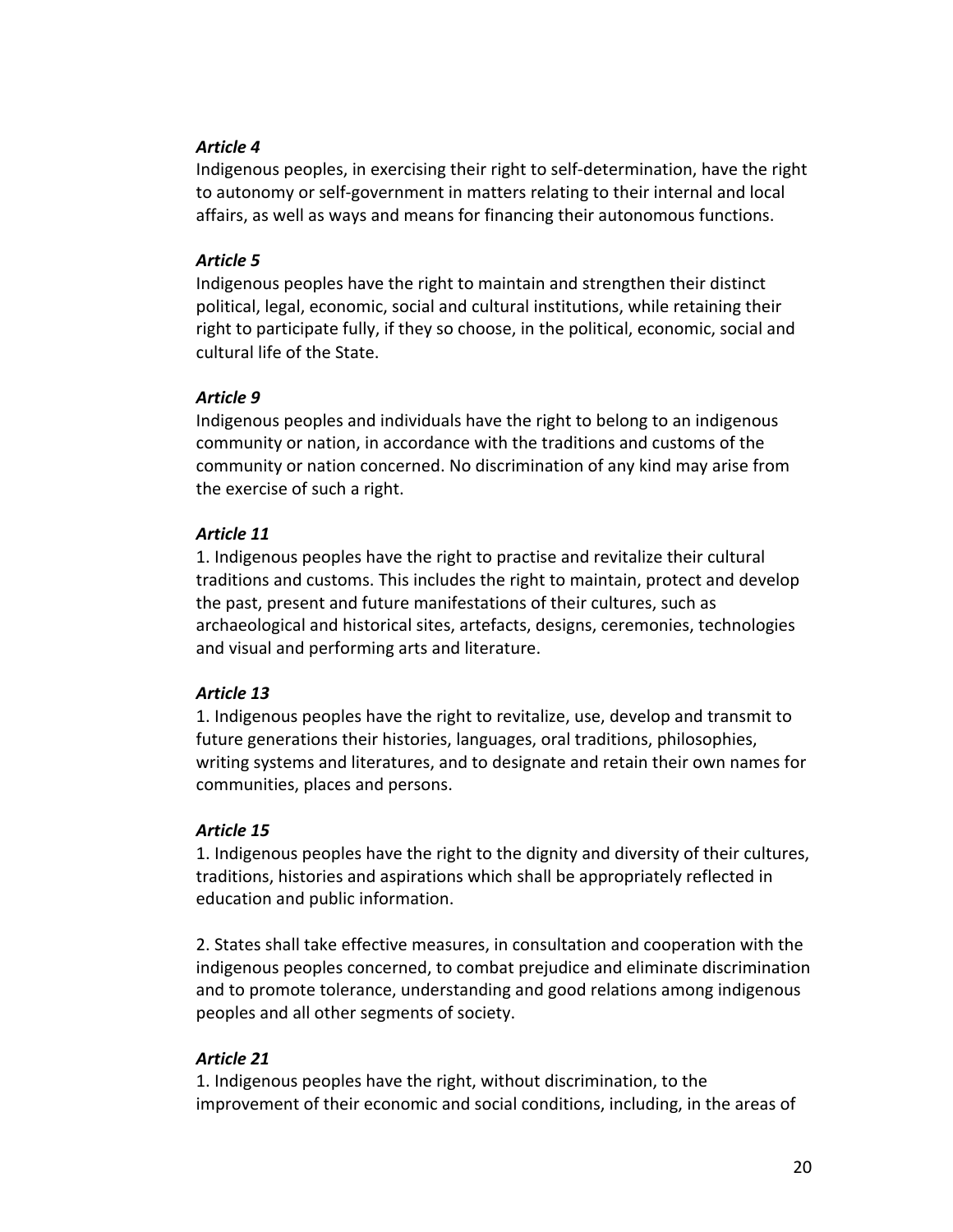education, employment, vocational training and retraining, housing, sanitation, health and social security.

### *Article 23*

Indigenous peoples have the right to determine and develop priorities and strategies for exercising their right to development. In particular, indigenous peoples have the right to be actively involved in developing and determining health, housing and other economic and social programmes affecting them and, as far as possible, to administer such programmes through their own institutions.

## *Article 43*

The rights recognized herein constitute the minimum standards for the survival, dignity and well-being of the indigenous peoples of the world.

Gladys Rowe & Michael Anthony Hart (2014) suggest the following list of activities be implemented within the social work profession. This list could reasonably be transferred to other helping professions and within the structures and institutions themselves. The list of activities is not meant to be exhaustive, but to provide a framework for transformative acts of reconciliation and decolonization that can be built upon:

- 1. Educating self about oppression in general, and colonial oppression specifically;
- 2. Learning about the untaught First Nations history;
- 3. Developing critical reflexive skills, as well as critical analysis skills;
- 4. Honestly looking at one's unconscious participation and/or erroneously informed participation in the oppression;
- 5. Educating others on oppression through social action, informal dialogues, and sharing of information;
- 6. Developing an understanding of First Nations Peoples, cultures, perspectives, and experiences;
- 7. Creating space for First Nations contributions and developments which requires encouragement, acceptance of differences, and concrete support;
- 8. Challenging the profession on its privileges, whether those privileges stem from the types of practices that are utilized, the theoretical perspectives that are taught and learned, or the values and belief system that is followed;
- 9. Supporting the continuing development of Indigenous social work practice, perspectives, and theories; and
- 10. Making space for Indigenous participation in all segments of the profession (p. 36).

Considering ongoing experiences and structures of colonization, the Calls to Action asserted by the Truth and Reconciliation Commission of Canada, UNDRIP, and the continued resistance and resurgence undertaken by Indigenous peoples, the development of the Child Centred Model is being shared as a way of working that has been creating positive shifts in the North End of Winnipeg. This is being shared as a framework that has the potential to nurture personal, family, and community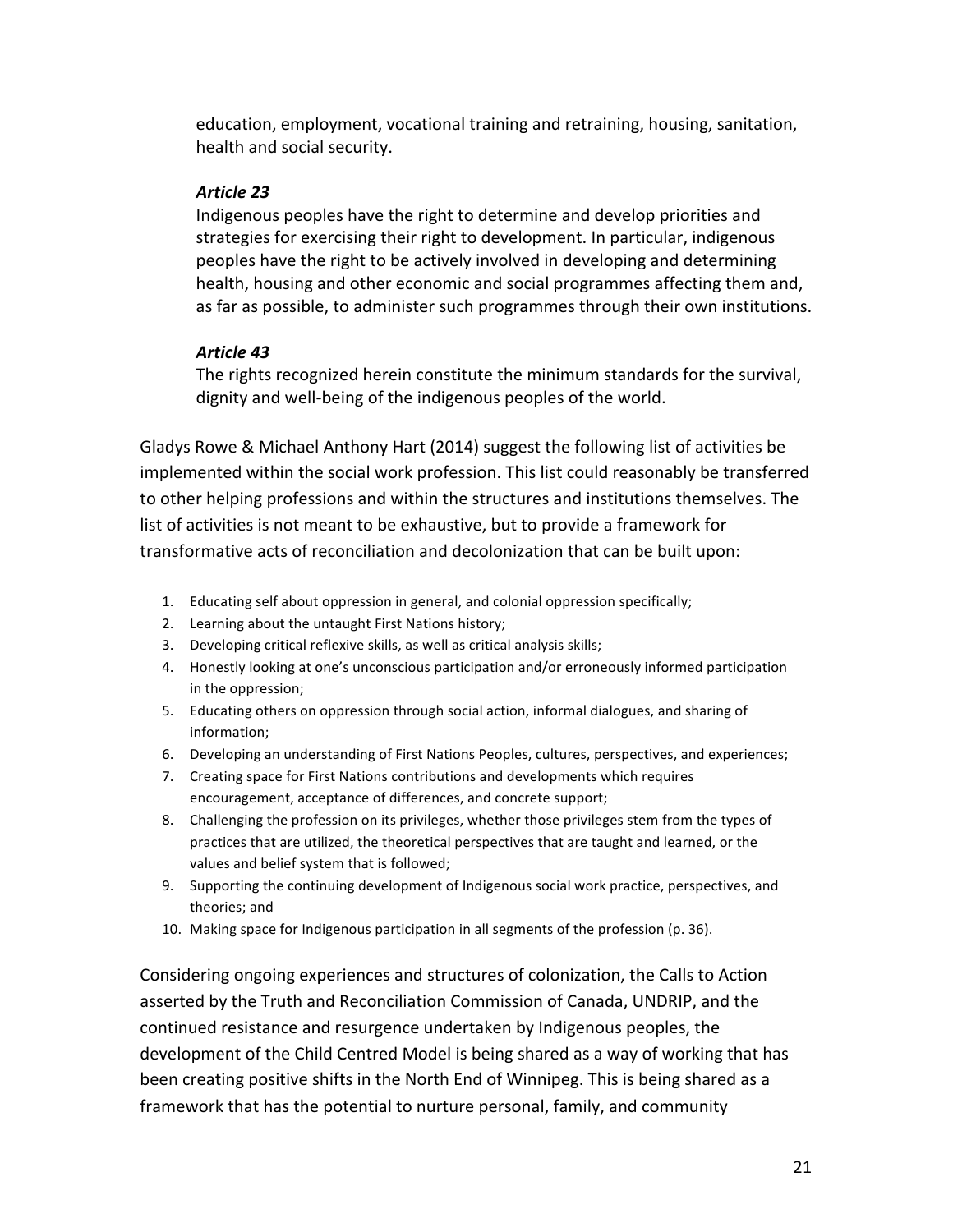resurgence as well as a framework for developing policies and ways of working in systems that can remove barriers that families experience in the current environment as it stands.

# **Conclusion**

#### Closing Words from Community Leaders:

Our community work is seen as healing work, as the restoration of dignity, as affirmation of identities within our cultural contexts, and holistic health and well being of individuals, families, and communities. We can offer our best help by living in balance with body, mind and spirit. As service providers, it is imperative that we "walk our talk", and to take care of our own health and wellbeing, in order that we help others achieve their optimum health. For this reason, strong networks of service providers are formed, where mutual support and exchange can occur. We attend ceremonies to keep us healthy and to ground us in our work and commitment to the people we serve.

We are instructed by Elders to approach community with humility and great diplomacy. We do not have the answers for their lives; only they have the authority to make necessary changes that will benefit themselves and their families. The life stories entrusted to us by those in need of services are sacred. Trust is earned over time, and is also sacred. We use metaphors and analogies that are familiar to the culture, in order to make strong connections with the people we serve. We do not interrupt their tears, but rather, let the emotions flow freely, without judgment or attempt to intervene. Rather, we allow the space for them to seek solutions; we are the facilitators to the process of healing and restoration. We seek to build strong connections with the community, by creating a presence in the community we serve. We do this by attending community ceremonies, gatherings and celebrations. Our way of being stems from ancient teachings that are very compelling and still relevant in today's society.

These are only beginnings of a life long journey of learning and living the Seven Teachings. We will discover deeper meanings of these throughout each stage of life. Teachings vary from nation to nation, but are similar in their emphasis of individual responsibility to the collective whole, and to the great law of respect for the earth and responsibility for preserving earth's resources for seven generations to come, and of the interconnectedness with "all my relations". These are not rooted in dogma or authoritarian schema. Rather, they are to be expanded upon, through growing awareness of ourselves within the context of self, and our connections with our families, community, nations, the earth and Creator. Our ever-expanding world includes all Four Nations. We have a responsibility to build bridges of understanding, acceptance and respect for all nations.

These ways of feeling, knowing, being and ways of doing are a life-long journey of learning, adapting and implementing the knowledges, wisdom and experiences of ourselves, our communities, our nations. We invite people of all nations to learn from our ways, as we yearn to understand others' unique ways of being in the world. We want to do this, because our children are part of the global community, and we want them to go forward into any society of their choosing with the full knowledge and understanding of who they are, where they come from, their purpose and direction in life. We will work together in a good way, to ensure that the young children of Point Douglas community, in particular, are given optimum chances to grow and develop in ways that will prepare them for later life. We want all children of every nation to enjoy "Pimatisiwin", the fullness of life. That is our sacred responsibility.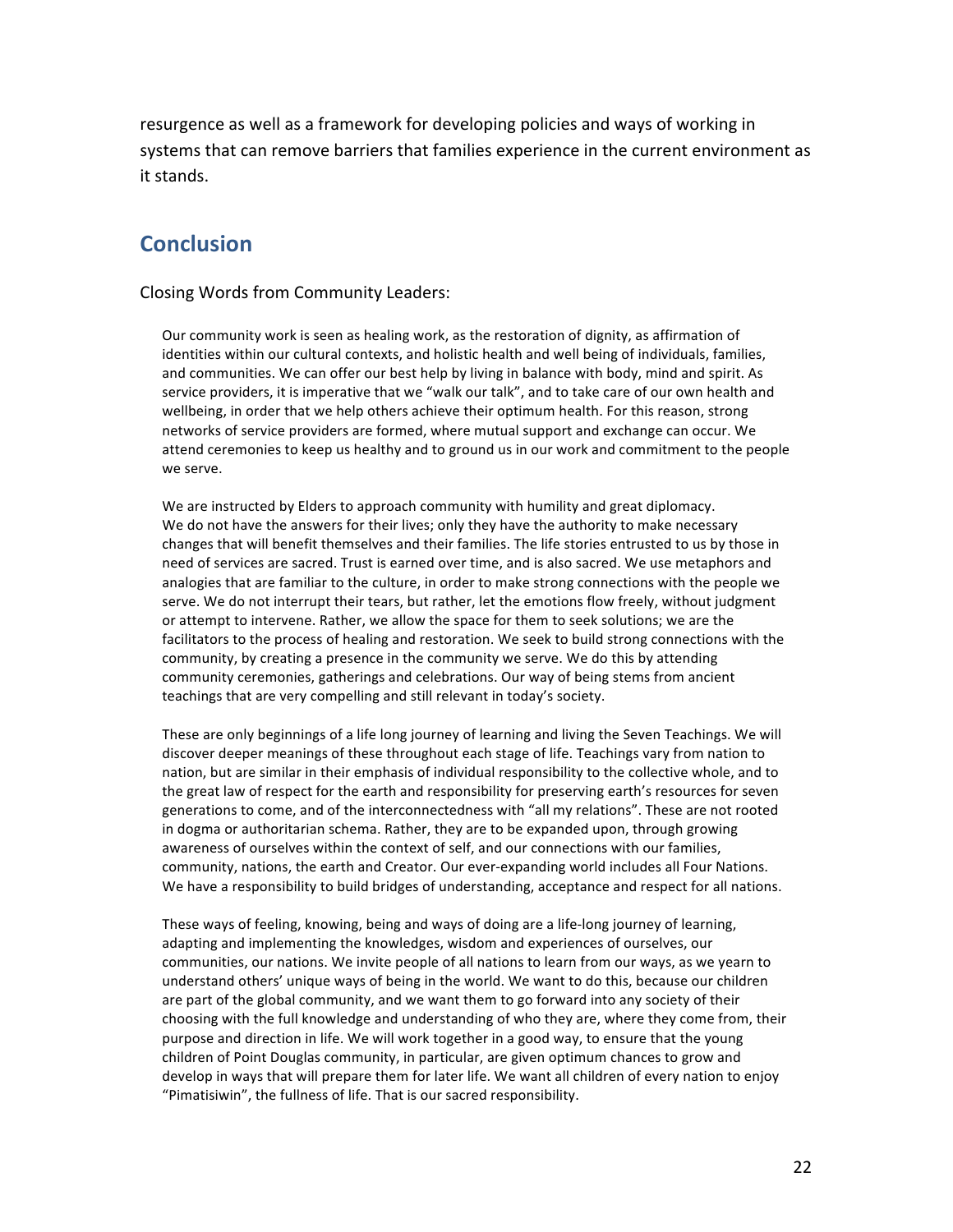"We are thankful to our ancestors who entrusted us with the care of this generation, and the generation we will never know. Give us the strength to do what we know is right".

(MacNeill, 2014, p.29)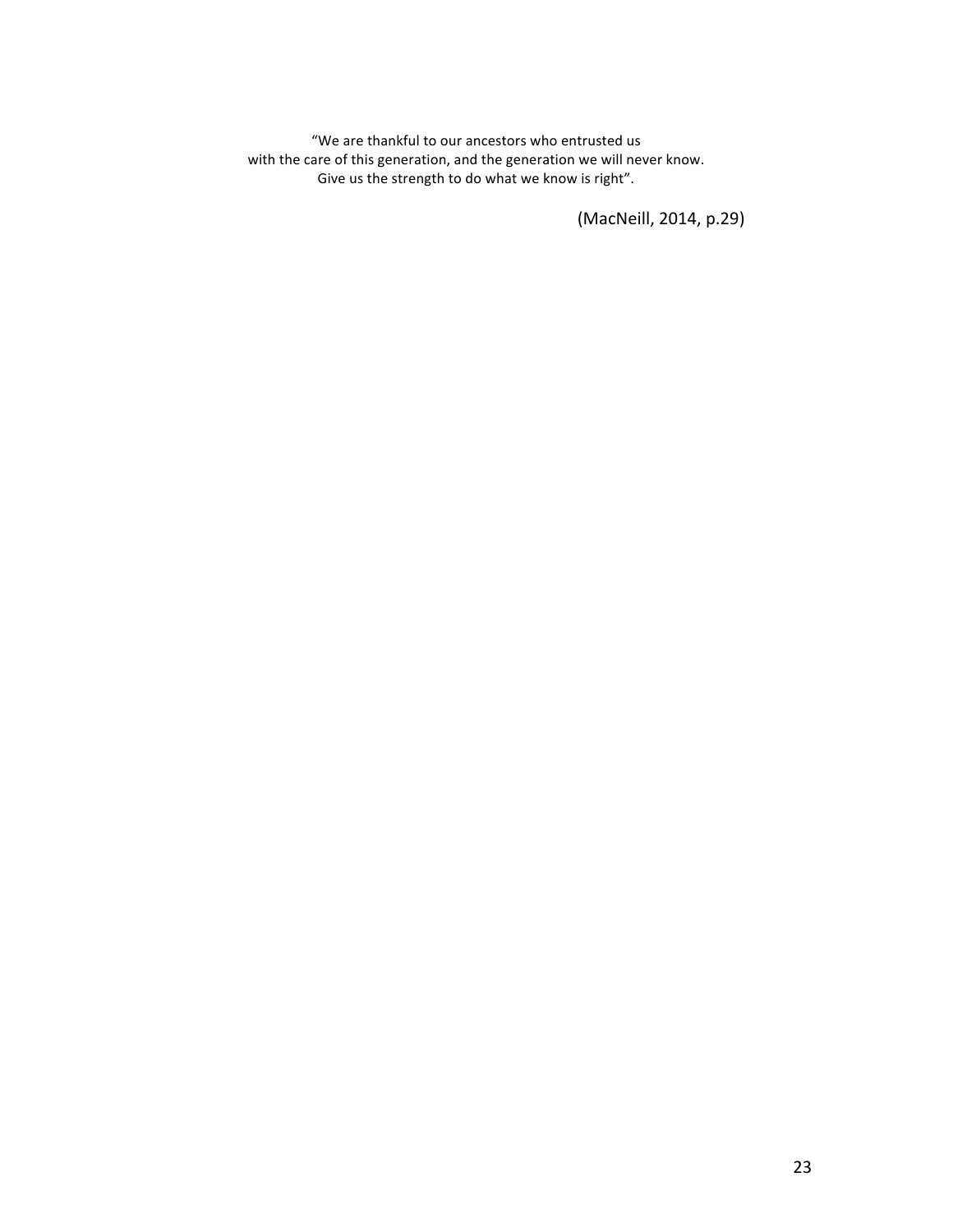## **References**

- Alfred, T. (2011). Colonial stains on our existence. In, M. Cannon & L. Sunseri, (Eds.), *Racism, colonialism, and Indigeneity in Canada* (pp. 3-11), Oxford: Don Mills.
- Anderson, K. (2011). Life stages and Native women: Memory, teachings, and story *medicine.* Winnipeg: University of Manitoba Press.
- Archibald, J. (2008). *Indigenous storywork: Educating the heart, mind, body and spirit.* Vancouver: UBC Press.
- Baskin, C. & McPherson, B. (2014). Towards the wellbeing of Aboriginal mothers and their families. In D.M. Lavell-Harvard & K. Anderson (Eds.), Mothers of the *Nations: Indigenous Mothering as Global Resistance, Reclaiming and Recovery* (pp. 109-129), Ontario: Demeter Press.
- Cannon, M., & Sunseri, L. (Eds.). (2011). *Racism, Colonialism, and Indigeneity in Canada.* **Ontario: Oxford University Press.**
- Center on the Developing Child at Harvard University (2016). *From Best Practices to Breakthrough Impacts: A Science-Based Approach to Building a More Promising* Future for Young Children and Families. Retrieved from www.developingchild.harvard.edu.
- Chandler, M. J., and Lalonde, C. (1998). Cultural Continuity as a Hedge against Suicide in Canada's First Nations. Transcultural Psychiatry, 35: 191-219.
- Cooney, C. (1994). A Comparative Analysis of Transcultural Nursing and Cultural Safety. *Nursing Praxis in New Zealand.* 9(1), 6-11.
- Frideres, J. & Gadacz, R. (2012). Aboriginal peoples in Canada. Toronto, ON: Pearson Prentice Hall.
- Hart, M.A. (2002). Seeking Mino-Pimatisiwin: An Aboriginal Approach to Helping. Halifax: Fernwood Publishing.
- Hart, M. A., & Rowe, G. (2014). Legally entrenched oppressions: The undercurrent of First Nations peoples' experiences with Canada's social policies. In H. N. Weaver (Ed.), Social issues in contemporary Native America (pp. 23-41). Williston, VT: Ashgate.
- Institute of Public Health in Ireland and the Centre for Effective Services (2016) *Improving Health and Wellbeing Outcomes in the Early Years: Research and Practice* Dublin: Institute of Public Health in Ireland and the Centre for Effective Services.
- Kelm, M. E. (1998). *Colonizing bodies: Aboriginal health and healing in British Columbia,* 1900–50. Vancouver, BC: UBC Press.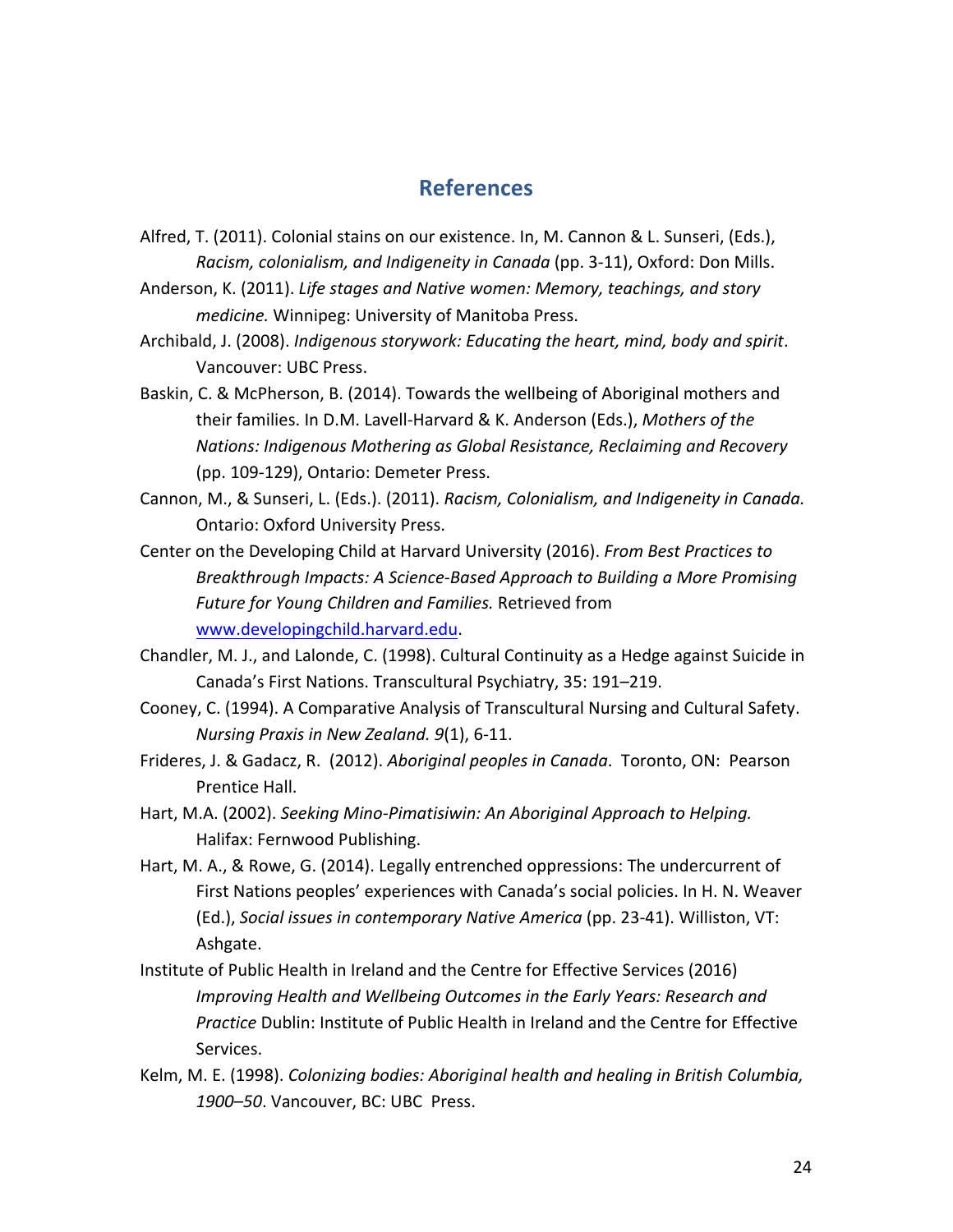- Loppie, C. & Wiens, F. (2009). Health inequalities and social determinants of Aboriginal Peoples health. National Collaborating Centre for Aboriginal Health. Retrieved from: http://www.nccah-ccnsa.ca/docs/social%20determinates/nccah-loppiewien report.pdf
- MacNeill, A. (2014). *The Winnipeg Boldness Project: Creating a Paradigm.* Unpublished manuscript.
- Schumacher, R. (2013). Building communities that help young children and families thrive: A National Survey by Early Childhood-LINC:

A Learning and Innovation Network for Communities. Retrieved from:

http://www.cssp.org/reform/child-welfare/early-childhood/Building-

Communities-That-Help-Young-Children-and-Families-Thrive\_-A-National-Survey.pdf

- Simpson, L. (2013). The gift is in the making: Anishinaabeg stories. Winnipeg, MB: Highwater Press.
- Smith, L.T. (1999). *Decolonizing methodologies: Research and Indigenous peoples.* Zed Books Ltd: London.
- Statistics Canada. (2011). *National Household Survey*: Aboriginal Peoples in Canada: First Nations People, Métis and Inuit. Statistics Canada Catalogue no. 9-011-X2011001. Ottawa.
- Truth and Reconciliation Commission of Canada. (2015). Truth and Reconciliation Commission of Canada: Calls to Action. Ottawa.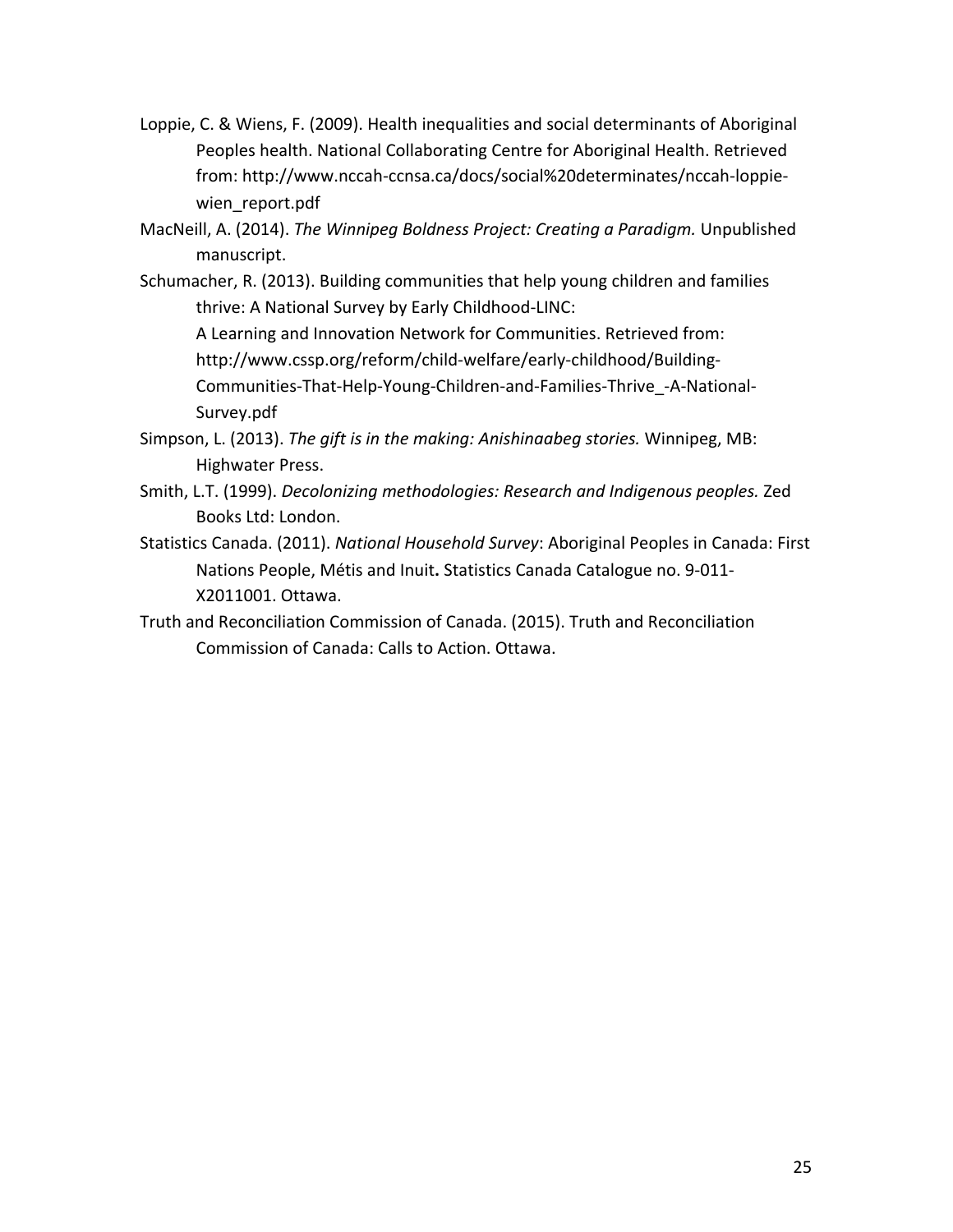#### **Appendix A – The Seven Teachings**

We understand our ways of being to be embedded in the Seven Teachings, of the Anishinaabe nations:

To cherish knowledge is to know wisdom. To know love is to know peace. **Respect is honouring all creation.** Bravery is to face challenges with honesty. Courage is to face life with integrity. Humility is to know yourself as a sacred part of creation. Truth is to know all these things.

**~***Elder Mary Roberts, Roseau River First Nation*

We will discover deeper meanings of these principles as we progress throughout each stage of life. Teachings vary from nation to nation, but are similar in their emphasis of individual responsibility to the collective whole, and to the great law of respect for the earth and responsibility for preserving earth's resources for seven generations to come, and of the interconnectedness with "all my relations". Our ever-expanding world includes all Four Nations. We have a responsibility to build bridges of understanding, acceptance and respect for all nations.

These principles are not rooted in dogma or authoritarian schema. Rather, they are to be expanded upon, through increased awareness of ourselves within the context of self, and our connections with our families, community, nations, the earth and Creator. These principles are only beginnings of a life long journey of learning and living.

#### *Wisdom*

- Seek knowledge, strive to think your highest thoughts, which is to say, regard yourself and your family, community, nation, the earth, with respect and understanding of our connections
- Strive to live "a good life", a respectful and well-ordered spiritual life, live in balance with yourself, walk your talk, live by your truth and creed
- Seek guidance from all nature, our teachers, and the Elders, family and community, and always remember our ancestors who have gone before us, and seven generations yet to come
- Take time to reflect on what you learn, be a critical thinker, feel deeply, seek to understand others and your place in the world of your choosing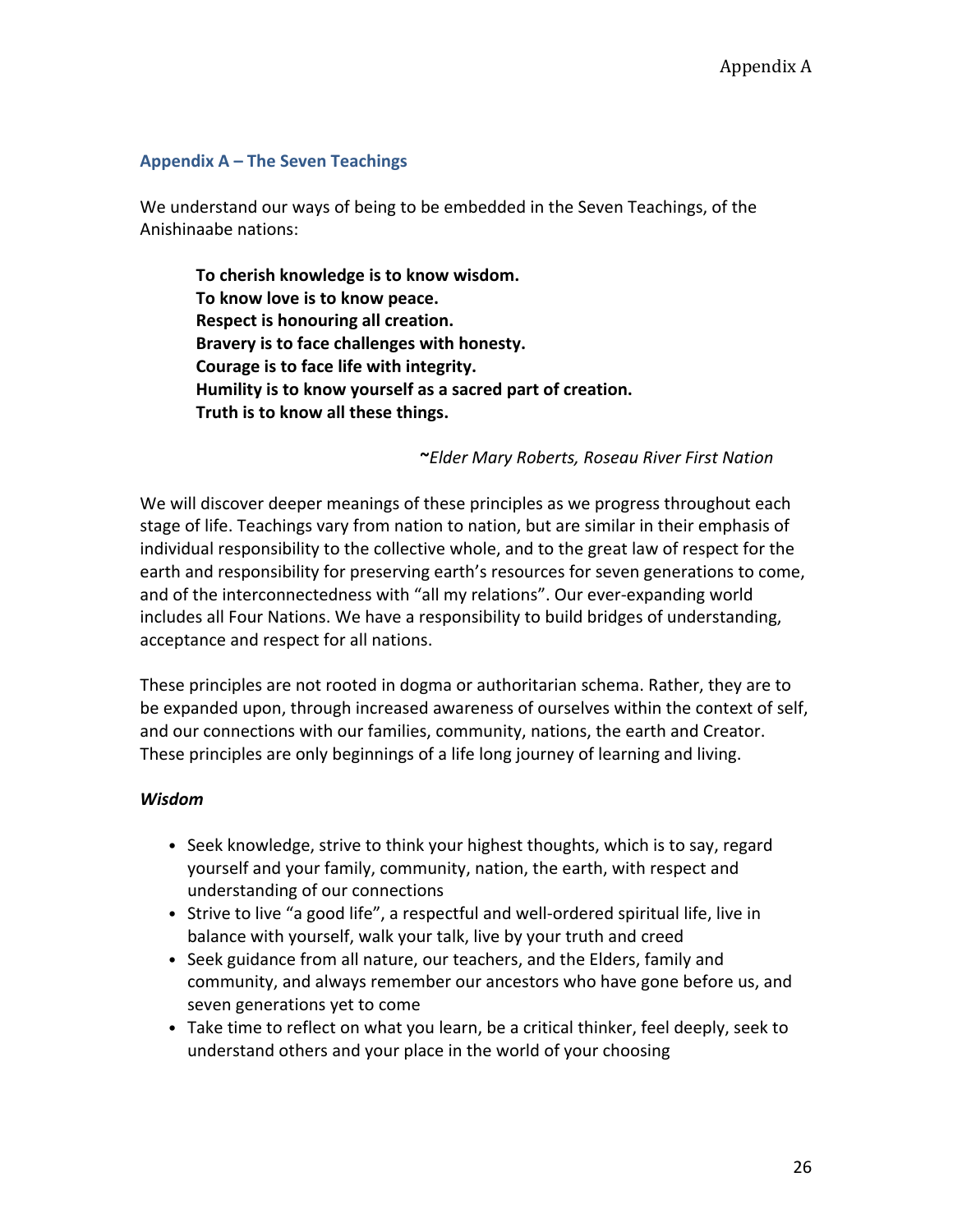#### *Love*

- Love Creator and yourself foremost; this will increase your capacity to love others
- Expand your scope of compassion to include all living things on the earth
- Caring for others, inspiring hope, promoting peace and harmony are manifestations of love
- Understand there are many kinds of love, many expressions, patterns and ways of loving; respect them all, honour diversity
- Service to others is the enactment of love; share your gifts for the benefit of others, generously

## *Respect*

- Know that you are part of creation, not more or less than all living things; do not be arrogant towards nature or take from Mother Earth more than you need
- Foremost in your mind, when making decisions or taking actions, must be the needs of succeeding generations; our responsibility is to ensure sustainable resources for the seventh generation to come
- Creator has given us a different understanding of ourselves; cultivate that knowledge and live humbly by it; practice your cultural and spiritual ways
- Every human being, from every nation, has their unique perspective and brings something of value and worth to the Circle of Life

#### *Honesty*

- Be truthful with yourself, walk the path of integrity
- Be truthful and honest in all your dealings, even when no one is looking; do not speak with a "forked tongue"
- Be just, earn the trust of others through honourable conduct
- The more congruent your words and actions, the more you belong to yourself (live authentically)

#### *Courage*

- Cultivate your life with integrity; congruency with your core values, words and actions yields a highly principled life
- Face yourself honestly; have an honest appraisal of self, know your strengths and weaknesses, aspire to reach your full human potential spiritually, emotionally, physically and intellectually
- Prepare yourself to bear the brunt for peace like a true warrior (one who takes defensive action only to protect that which one loves)
- Speak, act on, your truth no matter how difficult; in the end you will be able to face Creator "with straight eyes", and be prepared to live with the consequences of living by your own creed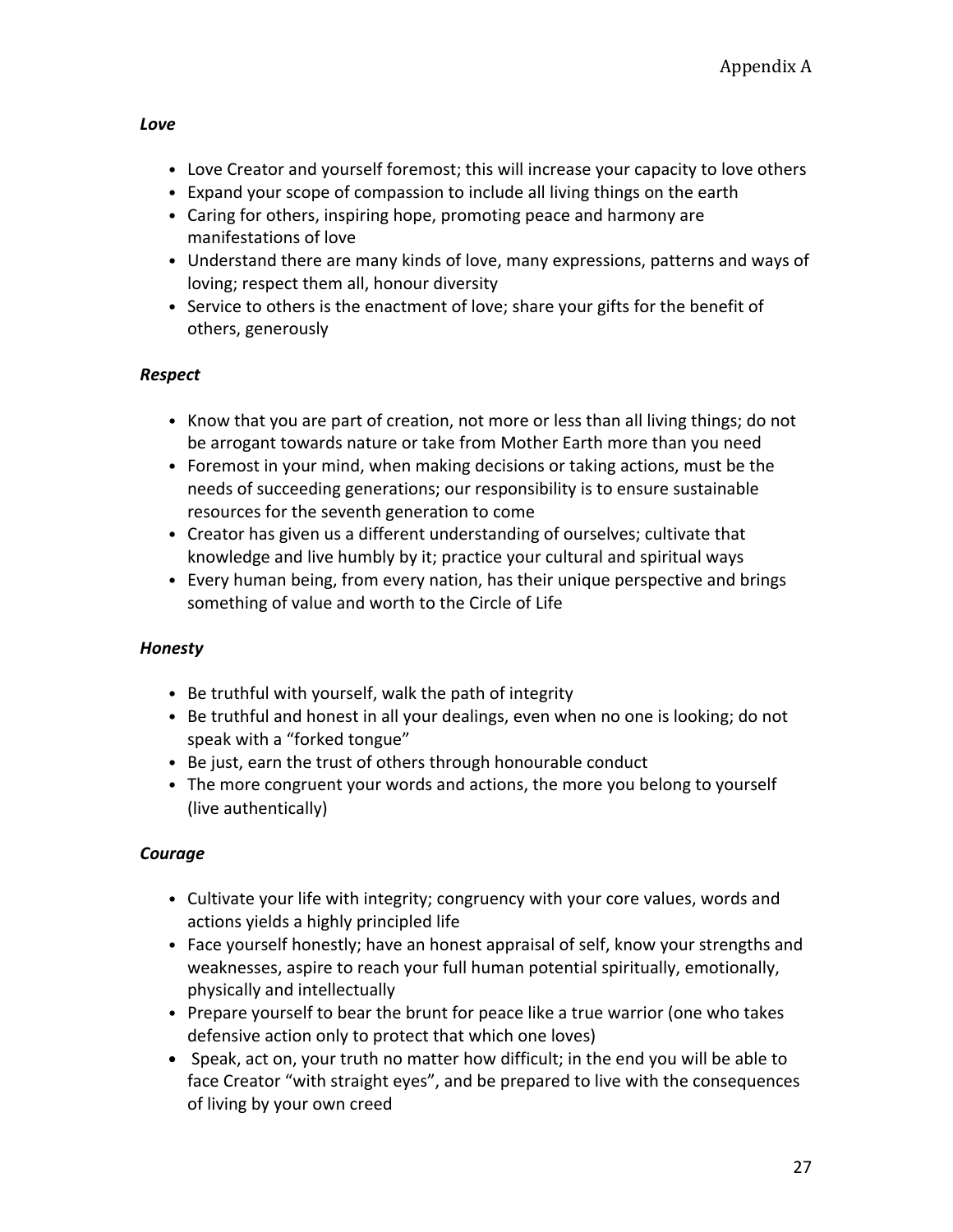### *Humility*

- You are a sacred part of creation, honour your sacredness
- Honour the sacredness of others, acknowledge their gifts, contributions and the added dimensions they bring to your life and community
- Do not be arrogant toward anyone who may be struggling in their journey; each person, even those who may need your help, carries wisdom, experience and their own sacred story that are of value; they can teach us, there is no need of an hierarchical arrangement between ourselves
- Remember the responsibility given to us by Creator to take care of Turtle Island the land, plants, minerals, water and air, the animals, birds - all are a sacred part of creation – we need to ensure the survival of the seventh generation through a respectful relationship with all creation

#### *Truth*

- Think with your heart, and speak from your heart
- Honour the beliefs of others, do not impose your beliefs on others
- Reflect thoughtfully before you speak, listen "with both ears" and try to understand others
- Honour your words with actions, journey with truth as your constant companion

(MacNeill, 2014, p.22)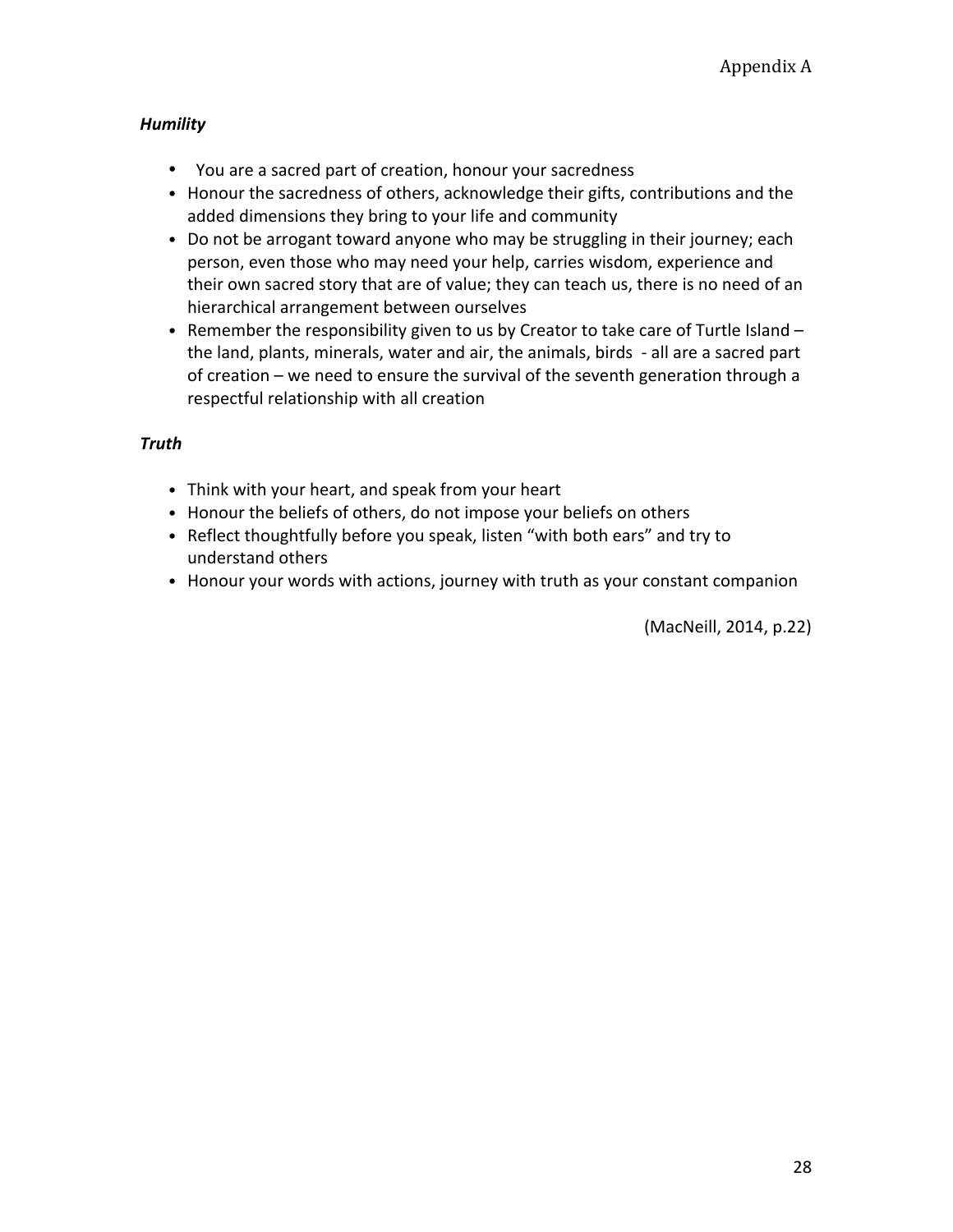#### **Appendix B – Cultural Proficiency**



#### **Our Journey Toward Cultural Proficiency**

Cultural proficiency is a journey that is central to the Child Centred Model. In order to work with families in a way that implements the values and attributes of the Model there is a process of education and growth that needs to be facilitated. This is a meaningful journey as it incorporates activities such as learning about the history of colonization and the ongoing impacts in Canada. This involves understanding the roots of intergenerational trauma. The journey to cultural proficiency also involves understanding families from a strength-based perspective and putting the values and attributes of the Model into daily, lived expressions of action. There are seven areas that need to be travelled within this journey to enacting the Child Centred Model.

**Cultural Humility** - a lifelong commitment to self-reflection, self-evaluation and selfcritique to restore balance of power in relationships

**Cultural Awareness** - developing sensitivity and understanding of another ethnic group, involving internal changes regarding attitudes and values

**Cultural Knowledge** - familiarization with selected cultural characteristics, history, values, belief systems, and behaviours of the members of another ethnic group **Cultural Sensitivity** - knowing that cultural differences as well as similarities exist, without assigning them values such as better or worse, right or wrong, etc.

**Cultural Proficiency** - a set of congruent behaviours, attitudes, and policies that come together in a system, agency or among professionals to enable individuals and systems to work and operate effectively in cross-cultural situations